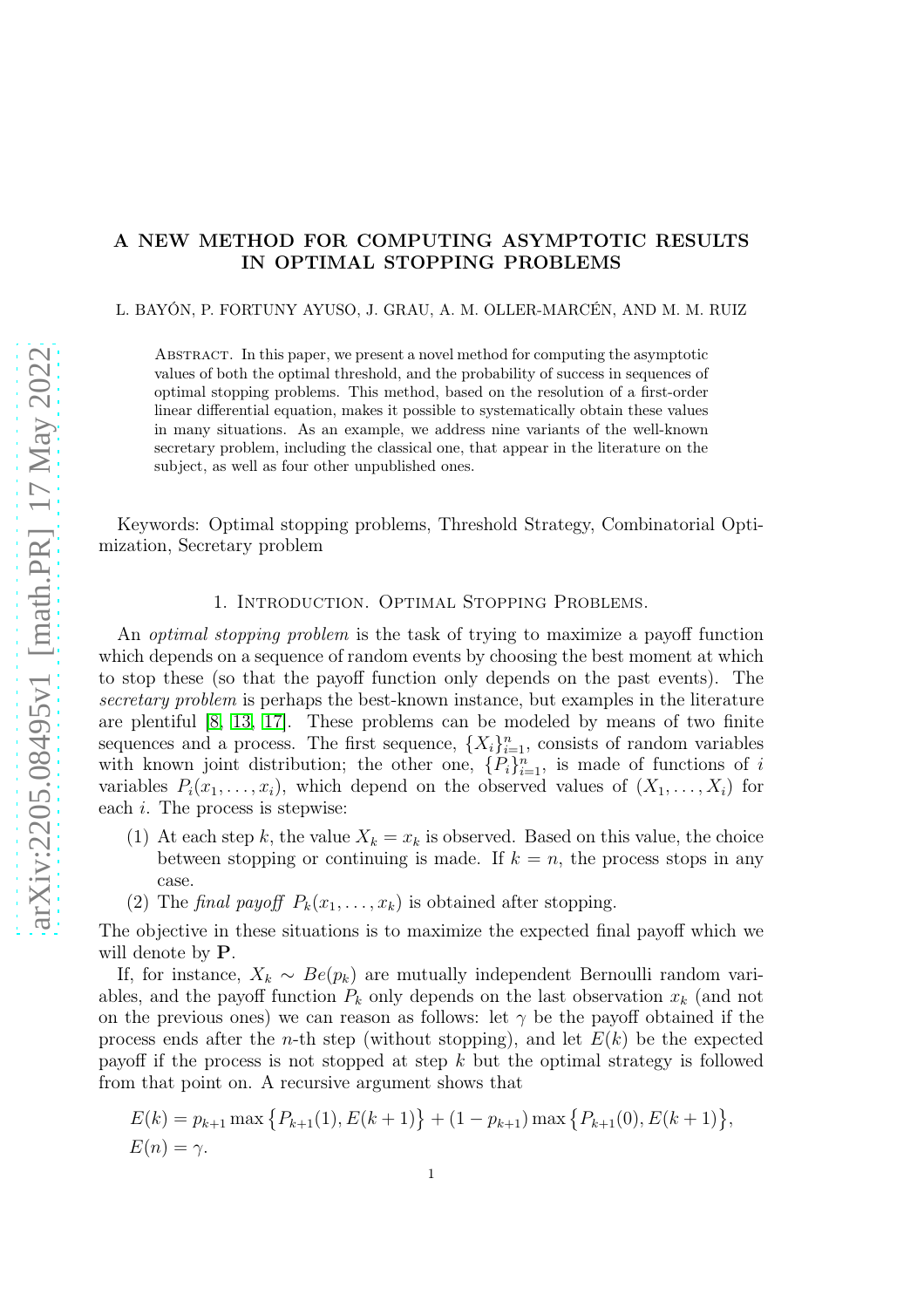This dynamic program allows us to compute the expected payoff when following the optimal strategy (i.e.  $E(0)$ ) in linear time  $\mathcal{O}(n)$ , even if we do not actually know which this optimal strategy is.

In the same setting, we can consider the (usual) situation in which the process is never optimal when  $X_k = 0$  (recall that  $X_k$  are Bernoulli), or we are not allowed to stop in that event. This can be modeled setting  $P_k(0) = -\infty$ . With this condition, the previous recurrence becomes:

$$
E(k) = p_{k+1} \max \{ P_{k+1}(1), E(k+1) \} + (1 - p_{k+1}) E(k+1),
$$
  

$$
E(n) = \gamma.
$$

Defining the *optimal stopping set*  $\mathcal O$  as

$$
\mathcal{O} = \{k : P_k(1) \ge E(k)\},\
$$

the optimal strategy in this case consists in stopping whenever  $k \in \mathcal{O}$  and  $X_k = 1$ . The expected payoff following this strategy is precisely  $E(0)$ .

If the optimal stopping set turns out to be of the form  $\mathcal{O} = {\kappa + 1, ..., n}$ , then the number  $\kappa$  is called the *optimal stopping threshold* and the strategy that consists in stopping at step  $\overline{k}$ , with  $\overline{k} = \min\{k : k \in \mathcal{O}, X_k = 1\}$ , is optimal. It is called the optimal threshold strategy.

Of course, in any problem, we may always decide to follow a threshold strategy using an arbitrary stopping threshold  $k$  (not necessarily optimal). If we denote by  $\overline{E}(k)$  the expected payoff obtained when following such a strategy, a recursive argument shows that:

$$
\overline{E}(k) = p_{k+1}P_{k+1}(1) + (1 - p_{k+1})\overline{E}(k+1),
$$
  

$$
\overline{E}(n) = \gamma.
$$

Obviously,  $\overline{E}(\kappa) = \mathbf{P}$  is the maximum expected payoff using a threshold strategy.

Insofar we have assumed that the number  $n$  of events is fixed, but it can be set as a parameter. For any  $n$ , we may consider an optimal stopping problem defined by mutually independent Bernoulli random variables  $\{X_i^{(n)}\}$  $\binom{n}{i}$ <sub> $i=1$ </sub> and payoff functions  $\{P_i^{(n)}\}$  $\{e^{(n)}\}_{n=1}^n$ . Thus, if we assume that the optimal strategy for each *n* is of the threshold type, we will have a sequence of recursive functions  $\{\overline{E}_n(k)\}_n$  representing, for each n, the expected payment using the threshold  $k$ :

<span id="page-1-0"></span>
$$
\overline{E}_n(k) = p_{k+1}^{(n)} P_{k+1}^{(n)}(1) + (1 - p_{k+1}^{(n)}) \overline{E}_n(k+1),
$$
\n
$$
\overline{E}_n(n) = \gamma_n.
$$
\n(1)

Each of these problems will have an optimal stopping threshold  $\kappa_n$ , and an expected payoff  $\overline{E}_n(\kappa_n) = \mathbf{P}_n$  using the corresponding optimal threshold strategy. A natural problem is thus to study the asymptotic behavior of these values as  $n$  tends to infinity. Specifically, computing  $\lim_{n} \frac{\kappa_n}{n}$  $\frac{\epsilon_n}{n}$  and  $\lim_n \mathbf{P}_n$ .

In many cases, the optimal stopping threshold  $\kappa_n$  happens to be asymptotically of the form  $\kappa_n \sim n\theta$  for some  $\theta \in [0,1]$ . Recall that  $\kappa_n$  is, by definition, the value for which the function  $\overline{E}_n$  reaches its maximum. The computation of  $\theta = \lim_n \frac{\kappa_n}{n}$ n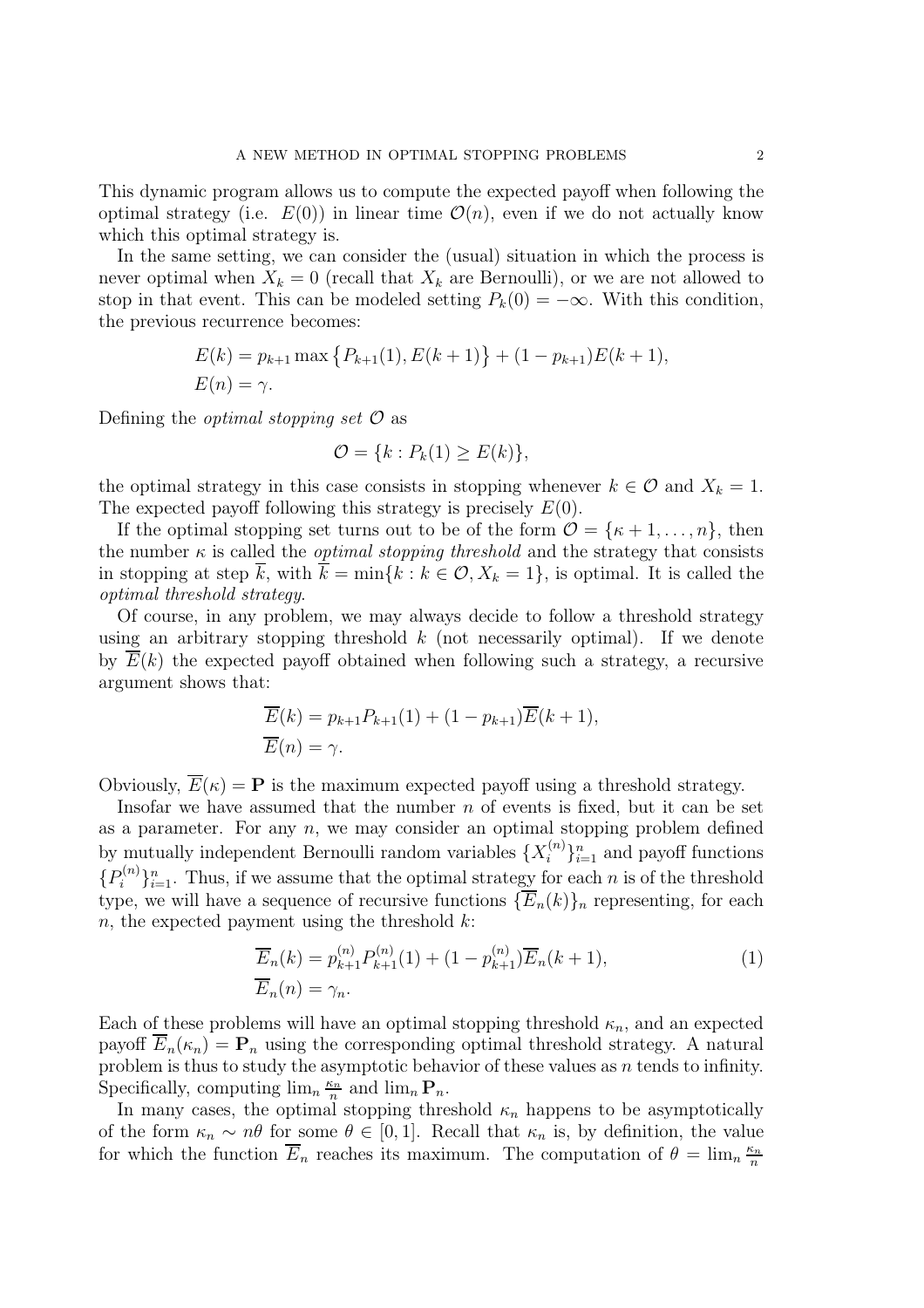can be achieved, under adequate conditions, by means of the following sequence of functions  $f_n : [0,1] \to \mathbb{R}$ 

$$
f_n(x) = \overline{E}_n(\lfloor nx \rfloor).
$$

If, for example,  $f_n(x)$  converges uniformly to a continuous function  $f \in C[0, 1]$  with a single global maximum  $\theta$ , then we have shown that [\[1\]](#page-28-1):

$$
\lim_{n} \frac{\kappa_n}{n} = \theta, \ \ \lim_{n} \mathbf{P}_n = f(\theta).
$$

The uniform convergence of the sequence  $f_n(x)$  to a continuous function is an issue which can often be *heuristically* ascertained, but whose proof needs not be straight-forward at all. In [\[14\]](#page-29-2) we were able to prove the following result, when  $E_n(k)$  satisfies a recurrence relation similar to the one above:

<span id="page-2-0"></span>**Theorem 1.** Consider a sequence of functions  $F_n : [0, n] \cap \mathbb{Z} \to \mathbb{R}$ , each of which defined recursively by the conditions:

$$
F_n(k) = G_n(k) + H_n(k)F_n(k+1)
$$
 and  $F_n(n) = \mu$ .

Let  $f_n(x) := F_n(\lfloor nx \rfloor), h_n(x) := n(1 - H_n(\lfloor nx \rfloor))$  and  $g_n(x) := nG_n(\lfloor nx \rfloor)$ . If both  $h_n(x)$  and  $g_n(x)$  converge in  $(0,1)$  and uniformly in  $[\varepsilon, \varepsilon']$  for all  $0 < \varepsilon < \varepsilon' < 1$ to continuous functions in (0,1),  $h(x)$  and  $g(x)$ , respectively, and  $f_n(x) \rightarrow f(x)$ uniformly in [0,1] with  $f \in C[0, 1]$ , then  $f(1) = \mu$  and f satisfies the following differential equation in  $(0, 1)$ 

$$
f'(x) = f(x)h(x) - g(x).
$$

This is in fact a very useful result [\[3,](#page-28-2) [14\]](#page-29-2), but the important issue about the uniform convergence remains. The aim of this paper is to overcome this complication by showing how, under certain conditions on  $F_n(k)$ ,  $G_n(k)$  and  $H_n(k)$  in the theorem above, uniform convergence is guaranteed and the functions  $f(x)$ ,  $g(x)$ ,  $h(x)$  satisfy the differential equation of the statement. We demonstrate the power of our result by revisiting a number of well-known problems, as well as addressing some new ones, and applying it to them.

Solving differential equations in order to determine asymptotic values in optimal stopping problems and, more specifically, in variants of the secretary problem has numerous precedents [\[5,](#page-28-3) [6,](#page-28-4) [7,](#page-28-5) [11,](#page-29-3) [12,](#page-29-4) [18,](#page-29-5) [19,](#page-29-6) [20,](#page-29-7) [24,](#page-29-8) [27\]](#page-29-9). This is not surprising, given the relationship between difference and differential equations. The importance of the present work lies in providing a systematic methodology for all the variants of the secretary problem in the literature, and for optimal stopping problems of similar nature. Certainly, the technique is also applicable to a great variety of sequences of recurring functions.

Section 2 is dedicated to the main result. The long Section 3 is devoted to applying our methodology to several variants of the secretary problem, all of them well-known, in a unified way: the original *secretary problem* [\[13,](#page-29-0) [17\]](#page-29-1), the *postdoc* variant [\[1,](#page-28-1) [26,](#page-29-10) [28,](#page-29-11) 29, the best-or-worst version  $[1, 2]$  $[1, 2]$ , the secretary problem with uncertain employment [\[25\]](#page-29-13), the secretary problem with interview cost [\[5\]](#page-28-3), the win-lose-or-draw marriage problem [\[10\]](#page-29-14), the duration problem [\[9\]](#page-29-15), the multicriteria secretary problem [\[16\]](#page-29-16), and the secretary problem with a random number of applicants  $[21, 22]$  $[21, 22]$ . Section 4 also includes applications of the new methodology, but now to other problems created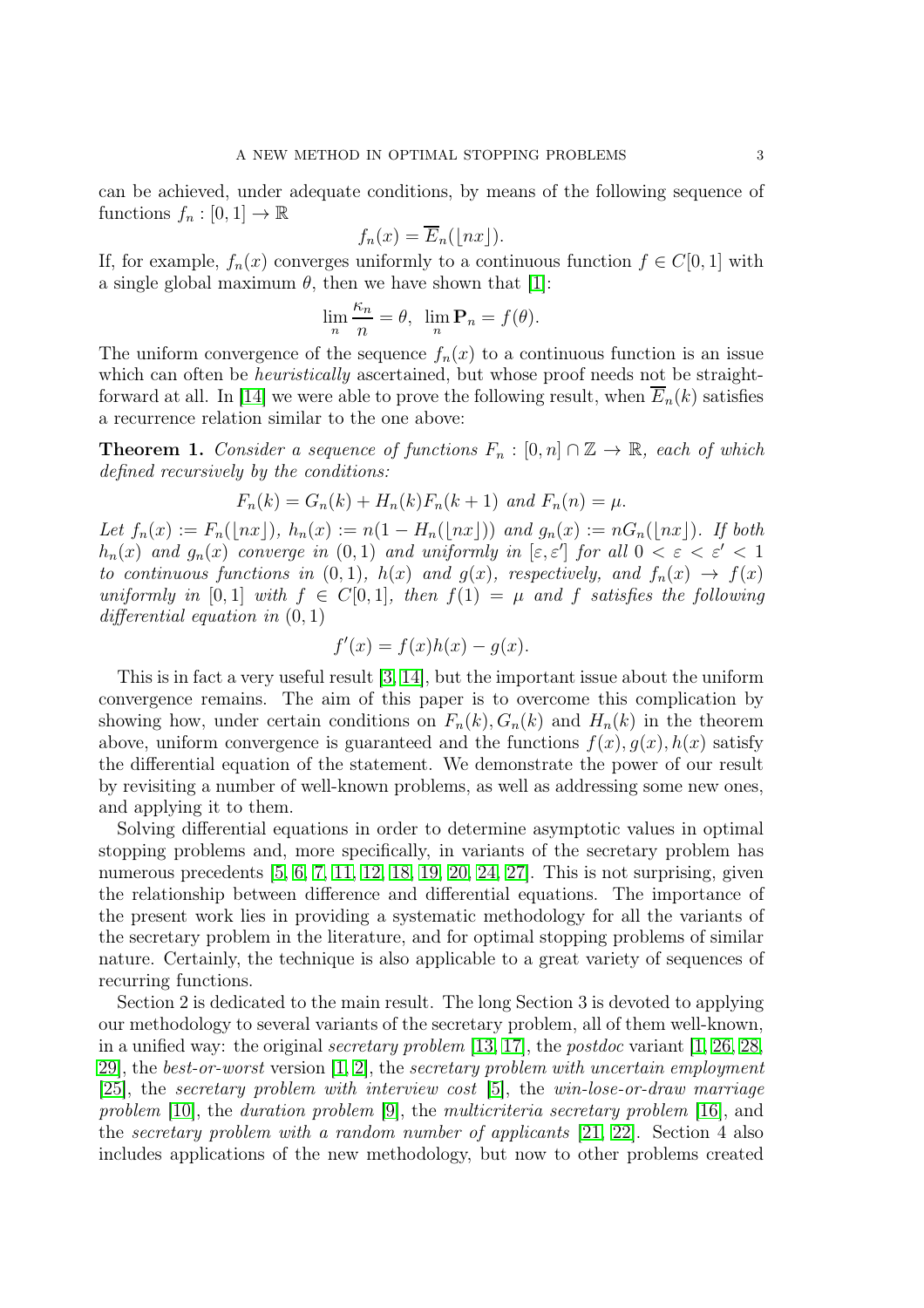ad hoc such as lotteries with increasing prize, the secretary problem with wildcard, the secretary problem with random interruption of the interviews, and the secretary problem with penalty if the second best is selected. Finally, in Section 5 we present and motivate two lines of continuation of this research: on one side, stopping problems whose optimal strategy involves several thresholds and, on the other, sequences of recurrent functions  $F_n : \{0, ..., n\} \longrightarrow \mathbb{R}$  for which the sequence  $f_n(x) := F(\lfloor nx \rfloor)$ does not converge uniformly in  $[0, 1]$ , but does so punctually in  $(0, 1)$ .

## 2. The main result.

This section is devoted to proving our main result. In forthcoming sections, we will use it to establish a novel methodology for determining the asymptotic optimal threshold and the asymptotic probability of success in problems for which the optimal strategy is a threshold strategy. As we already mentioned, the underlying ideas were present in [\[14\]](#page-29-2). The following two technical lemmas are easy but helpful.

<span id="page-3-0"></span>**Lemma 1.** Let  $f : [0,1] \longrightarrow \mathbb{R}$  be a continuous function and, for every n, let  $f_n(x) = f$  $\left(\underline{lnx}\right)$ n  $\Bigg): [0,1] \longrightarrow \mathbb{R}$ . Then, the sequence of functions  $\{\widetilde{f}_n\}$  converges uniformly to f on  $[0, 1]$ .

*Proof.* Since [0, 1] is compact, f is uniformly continuous in [0, 1]. For every  $x \in [0, 1]$ ,

$$
0\leq \left|\frac{\lfloor nx\rfloor}{n}-x\right|<\frac{1}{n}
$$

so the uniform continuity of  $f$  in [0, 1] gives the result.

<span id="page-3-1"></span>**Lemma 2.** Let  $\{S_n\}$  be a sequence of functions  $S_n : \{0, \ldots, n\} \longrightarrow \mathbb{R}$  recursively defined as:

$$
S_n(n) = a_n
$$
  
\n
$$
S_n(n-1) = b_n
$$
  
\n
$$
S_n(k) = T_n(k) + U_n(k)S_n(k+1), \ 1 \le k \le n-2
$$
  
\n
$$
S_n(0) = c_n
$$

for some  $a_n, b_n, c_n \in \mathbb{R}$ , and functions  $T_n, U_n: \{0, \ldots, n\} \longrightarrow \mathbb{R}$ . For  $n \in \mathbb{N}$ , define  $s_n : [0, 1] \longrightarrow \mathbb{R}$  as  $s_n(x) = S_n(\lfloor nx \rfloor)$ , and  $t_n = \sum_{k=1}^{n-2} |T_n(k)|$ .

If  $\lim_{n} a_n = \lim_{n} b_n = \lim_{n} c_n = \lim_{n} t_n = 0$  and  $|U_n(k)| \leq 1$ , then the sequence of functions  $\{s_n\}$  converges uniformly to 0 in [0, 1].

*Proof.* By recurrence, for  $k \in \{1, \ldots, n-2\}$ , we have

$$
S_n(k) = b_n \prod_{i=2}^{n-k} U_n(n-i) + \sum_{i=2}^{n-k} \left( \prod_{j=i+1}^{n-k} U_n(n-j) \right) T_n(n-i).
$$

Taking into account that  $0 \leq |nx| \leq n$  for  $x \in [0,1]$ , we get

$$
|s_n(x)| = |S_n(\lfloor nx \rfloor)| \le |a_n| + |b_n| + |c_n| + t_n
$$

and the result follows from Lemma [1.](#page-3-0)

$$
\Box
$$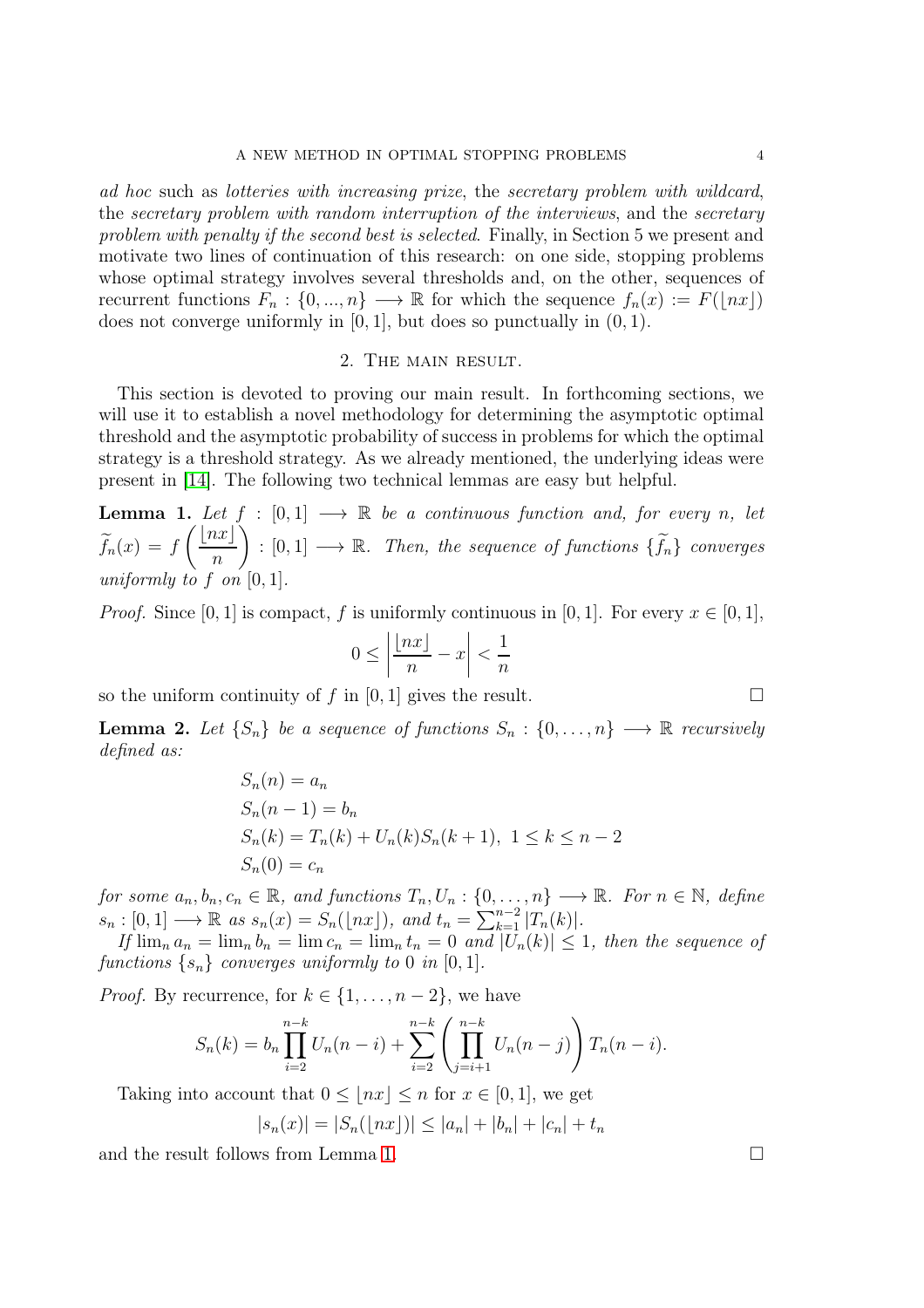<span id="page-4-0"></span>**Remark 1.** Notice that even removing  $\lim_{n} a_n = 0$  and  $\lim_{n} c_n = 0$  in Lemma [2,](#page-3-1) we can still prove that  $\lim_{n} S_n(k) = 0$  for every  $1 \leq k \leq n$ . This also remains true if we furthermore replace the condition  $\lim_{n} t_n = 0$  by the weaker condition  $\lim_{n} T_n(k) = 0$ for every  $1 \leq k \leq n$ . Thus, whatever  $a_n$  and  $c_n$  are, the sequence  $s_n(x)$  converges uniformly to 0 in  $[\epsilon, 1 - \epsilon]$  for any  $\epsilon > 0$ .

We can now prove our main result

<span id="page-4-1"></span>**Theorem 2.** Let  $\mu \in \mathbb{R}$  be a constant real number and  $\{F_n\}$  a sequence of functions  $F_n: \{0, \ldots, n\} \longrightarrow \mathbb{R}$  recursively defined as

$$
F_n(n) = \mu,
$$
  
\n
$$
F_n(k) = G_n(k) + H_n(k)F_n(k+1), \ 0 \le k \le n-1,
$$

for some functions  $G_n, H_n: \{0, \ldots, n\} \longrightarrow \mathbb{R}$ .

For every  $n \in \mathbb{N}$ , let  $f_n, g_n, h_n : [0,1] \longrightarrow \mathbb{R}$  be the functions  $f_n(x) = F_n(\lfloor nx \rfloor)$ ,  $h_n(x) = n(1 - H_n(\lfloor nx \rfloor)),$  and  $g_n(x) = nG_n(\lfloor nx \rfloor)$ , respectively. Assume the following conditions hold:

- (1)  $|H_n(k)| \leq 1$ .
- (2)  $\lim_{n} (G_n(n-1) + \mu H_n(n-1)) = \mu.$
- (3) There exist  $h, g \in C^1(0, 1)$  such that the differential equation  $y' = yh g$ admits a solution  $f \in C[0, 1]$  with:
	- (i)  $f(1) = \mu$ ,

(ii) 
$$
\lim_{n} (G_n(0) + f(0)H_n(0)) = f(0).
$$

(iii)  $\lim_{n} \frac{1}{n}$  $\frac{1}{n}\sum_{k=1}^{n-2} |V_n(k)| = 0$ , where

$$
V_n(k) = \left(g_n\left(\frac{k}{n}\right) - g\left(\frac{k+1}{n}\right)\right) - f\left(\frac{k+1}{n}\right)\left(h_n\left(\frac{k}{n}\right) - h\left(\frac{k+1}{n}\right)\right).
$$

(iv) 
$$
\lim_{n \to \infty} \sum_{k=1}^{n-2} \frac{M_n(k)}{n^2} = 0
$$
, where  $M_n(k)$  is given by

$$
M_n(k) = \max\{|f''(x)| : x \in [k/n, (k+1)/n]\}.
$$

Then, the sequence of functions  $\{f_n\}$  converges uniformly to f on [0, 1].

*Proof.* By definition  $f \in C^2(0,1)$ , so that Taylor's theorem ensures that for each  $k \in \{1, \ldots, n-2\}$ , there exists  $c_n(k) \in (k/n, (k+1)/n)$  such that:

$$
f\left(\frac{k}{n}\right) = f\left(\frac{k+1}{n}\right) - \frac{1}{n}f'\left(\frac{k+1}{n}\right) + \frac{1}{2n^2}f''\left(c_n(k)\right),
$$

On the other hand, since f satisfies the differential equation  $y' = yh - g$  in  $(0, 1)$ , then for  $k \in \{1, \ldots, n-2\}$  the above equality can be rewritten as

$$
f\left(\frac{k}{n}\right) = f\left(\frac{k+1}{n}\right) - \frac{1}{n}\left(f\left(\frac{k+1}{n}\right)h\left(\frac{k+1}{n}\right) - g\left(\frac{k+1}{n}\right)\right) + \frac{1}{2n^2}f''\left(c_n(k)\right).
$$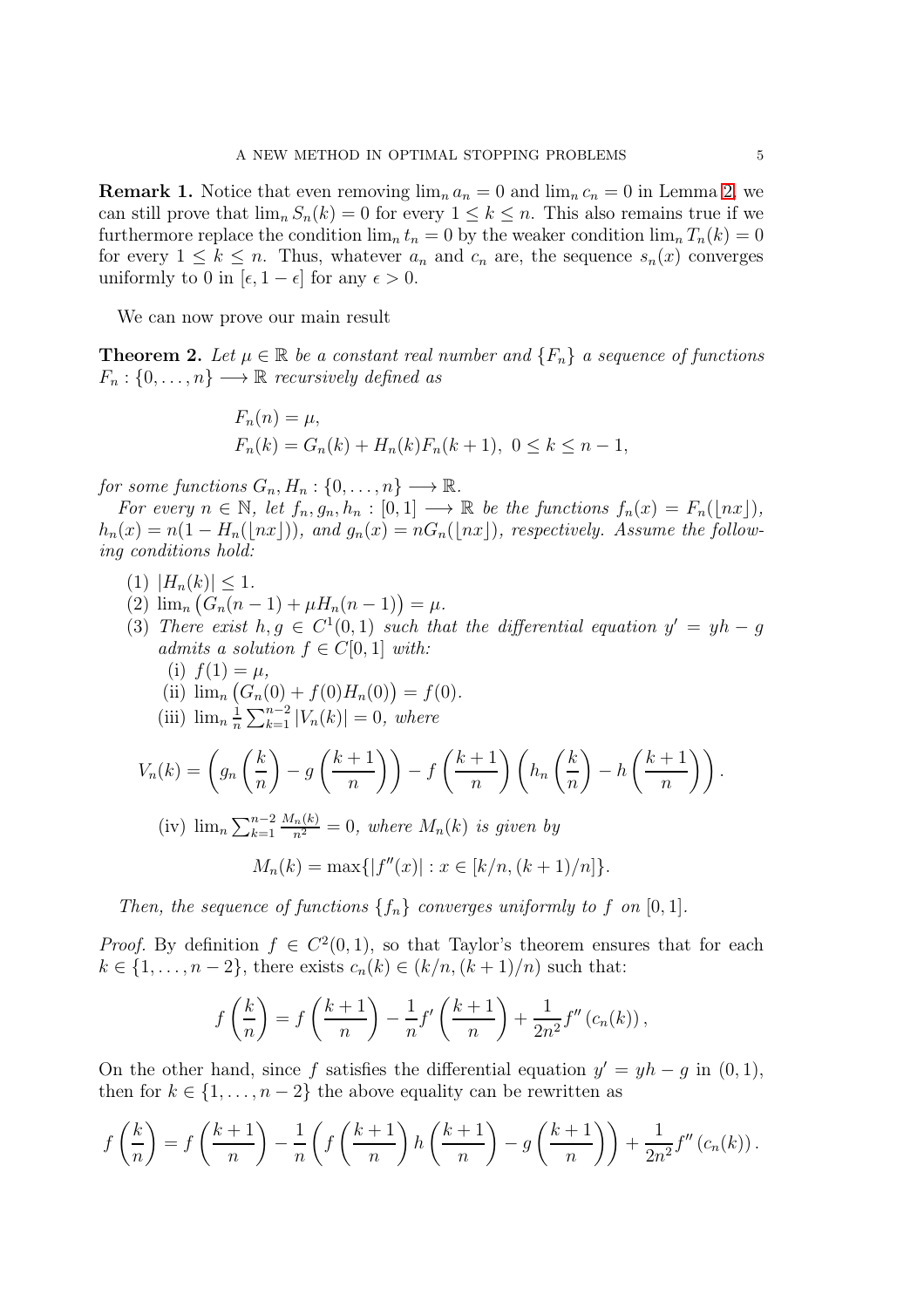Define, for each n, the function  $S_n: \{0, \ldots, n\} \longrightarrow \mathbb{R}$  as  $S_n(k) = F_n(k) - f\left(\frac{k}{n}\right)$  $\frac{k}{n}$ . Certainly, the following equalities hold:

$$
S_n(n) = F_n(n) - f(1) = 0
$$
  
\n
$$
S_n(n-1) = F_n(n-1) - f\left(\frac{n-1}{n}\right) = G_n(n-1) + \mu H_n(n-1) - f\left(\frac{n-1}{n}\right)
$$
  
\n
$$
S_n(k) = \left(\frac{1}{n}V_n(k) - \frac{1}{2n^2}f''(c_n(k))\right) + H_n(k+1)S_n(k+1)
$$
  
\n
$$
S_n(0) = F_n(0) - f(0)
$$

In order to apply Lemma [2,](#page-3-1) we need to check that  $\lim_{n} S_n(0) = 0$ . To do so, just observe that

 $F_n(0) - f(0) = (G_n(0) + f(0)H_n(0) - f(0)) + H_n(0)S_n(1) + H_n(0)(f(1/n) - f(0)),$ noting (recall Remark [1\)](#page-4-0) that  $\lim_{n} S_n(1) = 0$ ,  $H_n(0)$  is bounded, and  $f \in C[0,1]$ . Since the remaining hypothesis of Lemma [2](#page-3-1) follow immediately from conditions (1)- (3) above, we conclude that  $\{s_n\}$  converges to 0 uniformly in [0, 1].

Now,  $f_n(x) = F_n(\lfloor nx \rfloor) = s_n(x) + f\left(\frac{\lfloor nx \rfloor}{n}\right)$ n ). Since  $f \in C[0,1]$ , Lemma [1](#page-3-0) implies that  $f\left(\frac{\lfloor nx\rfloor}{n}\right)$ n ) converges uniformly to f on [0, 1] and the result follows.  $\Box$ 

<span id="page-5-0"></span>**Remark 2.** As suggested by the expression of  $V_n(k)$ , the most readily available candidates for  $g$  and  $h$  are the functions defined as the (pointwise) limits of the sequences  $\{g_n\}$  and  $\{h_n\}$ . Namely,

$$
g(x) := \lim_{n} g_n(x) = \lim_{n} nG_n(\lfloor nx \rfloor),
$$
  

$$
h(x) := \lim_{n} h_n(x) = \lim_{n} n(1 - H_n(\lfloor nx \rfloor)).
$$

Note that this construction may not lead to  $g, h \in C^1(0,1)$ . However, the latter property will hold in most of the forthcoming examples.

## 3. Application to known problems

In this section, we are going to apply Theorem [2](#page-4-1) to a collection of some well-known problems in order to illustrate the usefulness of our result, and to show how all those problems can be dealt with in a systematic way using our technique. Recall from the Introduction that n is the number of independent events (sequential choices),  $X_i$  are mutually independent Bernouilli random variables (whose  $p_i$  are possibly different),  $\mathbf{P}_n$  denotes the expected payoff under the optimal threshold strategy and  $\kappa_n$  is the optimal stopping threshold. In all cases, there is a sequence of functions  $\{F_n\}$  with  $F_n: \{0, \ldots, n\} \longrightarrow \mathbb{R}$ , defined recursively as:

$$
F_n(n) = \mu,
$$
  
\n
$$
F_n(k) = G_n(k) + H_n(k)F_n(k+1), \ 0 \le k \le n-1,
$$

where  $G_n(k) = p_{k+1}^{(n)} P_{k+1}^{(n)}(1)$  and  $H_n(k) = 1 - p_{k+1}^{(n)}$ . The following two properties characterize  $\kappa_n$ :

(1) It maximizes  $F_n$ , that is:  $\mathbf{P}_n = F_n(\kappa_n) = \max\{F_n(k) : 0 \le k \le n\}$ , and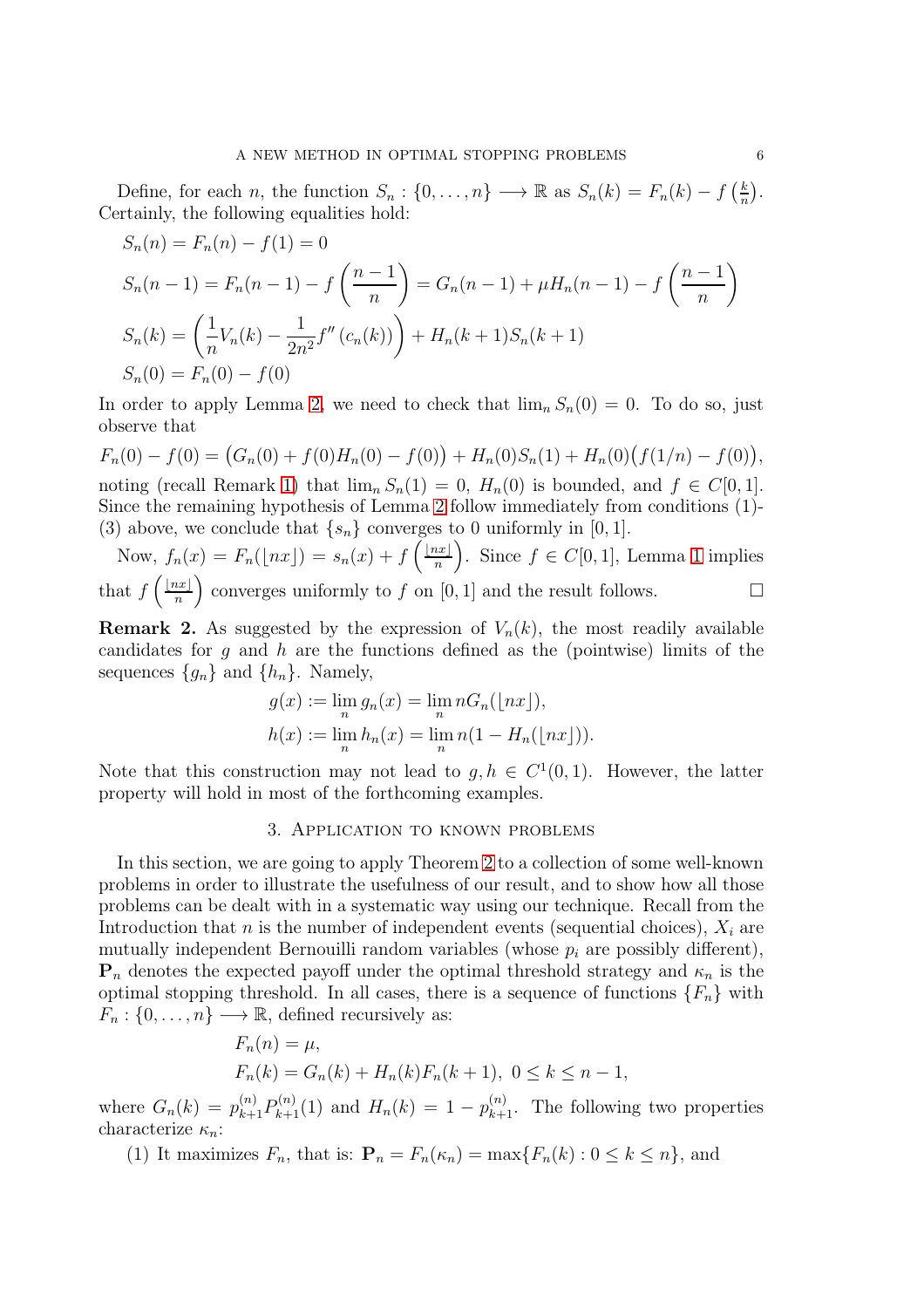(2) It is the largest value for which it is preferable to continue rather than to stop:

$$
F_n(\kappa_n) > P_{\kappa_n}^{(n)}(1)
$$
, and  $F_n(\kappa_n + i) \le P_{\kappa_n + i}^{(n)}(1)$  for  $1 \le i \le n - \kappa_n$ .

These two properties allow us to apply the following two technical results to perform the desired asymptotic analysis.

<span id="page-6-0"></span>**Proposition 1.** Let  $F_n: \{0, ..., n\} \longrightarrow \mathbb{R}$  be a sequence of functions and  $\mathcal{M}(n)$  and argument for which  $F_n$  is maximum. Define  $\{f_n\}_{n\in\mathbb{N}}$  as  $f_n(x) := F_n(\lfloor nx \rfloor)$ , and assume that  $\{f_n\}$  converges uniformly in [0,1] to  $f \in C[0, 1]$  having a single global maximum  $\theta$  in [0, 1]. Then

i)  $\lim_{n} \mathcal{M}(n)/n = \theta$ . ii)  $\lim_{n} F_n(\mathcal{M}(n)) = f(\theta).$ 

*Proof.* See [\[1\]](#page-28-1).

<span id="page-6-1"></span>**Proposition 2.** Let  ${F_n, Q_n}_{n\in\mathbb{N}}$  be two sequences of real functions defined in  ${0, \ldots, n}$ and let  $\mathcal{N}(n) \in \{0, \ldots, n-1\}$  be such that

$$
Q_n(\mathcal{N}(n)) < F_n(\mathcal{N}(n)),
$$
\n
$$
Q_n(\mathcal{N}(n) + i) \ge F_n(\mathcal{N}(n) + i) \quad \text{for all } i = 1, \dots, n - \mathcal{N}(n).
$$

Assume that the sequences of functions  $\{f_n\}_{n\in\mathbb{N}}$  and  $\{q_n\}_{n\in\mathbb{N}}$  defined by  $f_n(x) =$  $F_n(\lfloor nx \rfloor)$  and  $q_n(x) = Q_n(\lfloor nx \rfloor)$  for  $x \in [0,1]$  converge uniformly in [0, 1] to continuous functions f and q (respectively), and assume there is a unique  $\theta \in (0,1]$  such that  $q(x) - f(x)$  changes sign around  $\theta$ . Then,  $\lim_{n} \mathcal{N}(n)/n = \theta$ .

*Proof.* By the uniform continuity, if there is such  $\theta$ , then it is unique under the conditions on  $Q_n$  and  $F_n$ . Let  $\epsilon > 0$  be such that  $q(x) < f(x)$  for  $x \in [\theta - \epsilon, \theta)$  and  $q(x) > f(x)$  for  $x \in (\theta, \theta + \epsilon]$ . Define the new sequences

$$
\overline{Q}_n(k) = \begin{cases} Q_n(\mathcal{N}(n) - \lfloor \epsilon n \rfloor) & \text{if } k < \mathcal{N}(n) - \lfloor \epsilon n \rfloor \\ Q_n(k) & \text{if } \mathcal{N}(n) - \lfloor \epsilon n \rfloor \le k \le \mathcal{N}(n) + \lfloor \epsilon n \rfloor \\ Q_n(\mathcal{N}(n) + \lfloor \epsilon n \rfloor) & \text{if } k > \mathcal{N}(n) + \lfloor \epsilon n \rfloor \end{cases}
$$

and

$$
\overline{F}_n(k) = \begin{cases}\nF_n(\mathcal{N}(n) - \lfloor \epsilon n \rfloor) & \text{if } k < \mathcal{N}(n) - \lfloor \epsilon n \rfloor \\
F_n(k) & \text{if } \mathcal{N}(n) - \lfloor \epsilon n \rfloor \le k \le \mathcal{N}(n) + \lfloor \epsilon n \rfloor \\
F_n(\mathcal{N}(n) + \lfloor \epsilon n \rfloor) & \text{if } k > \mathcal{N}(n) + \lfloor \epsilon n \rfloor\n\end{cases}
$$

These sequences converge uniformly to  $q(x)$ ,  $f(x)$  for  $x \in [\theta - \epsilon, \theta + \epsilon]$  and to the values  $q(\theta - \epsilon)$ ,  $f(\theta - \epsilon)$ , (and  $q(\theta + \epsilon)$ ,  $f(\theta + \epsilon)$ ) for  $x \leq \theta - \epsilon$ , (and  $x \geq \theta + \epsilon$ ), respectively. By the continuity of  $q(x)$  and  $f(x)$ , the function defined in [0, 1] by  $h(x) = 1 - (q(x) - f(x))^2$  has a single maximum at  $\theta$ . The sequence of functions  $H_n = \{1 - (\overline{Q}_n - \overline{F}_n)^2\}$  converges uniformly to  $h(x)$  in [0, 1]. The result follows now from Proposition [1.](#page-6-0)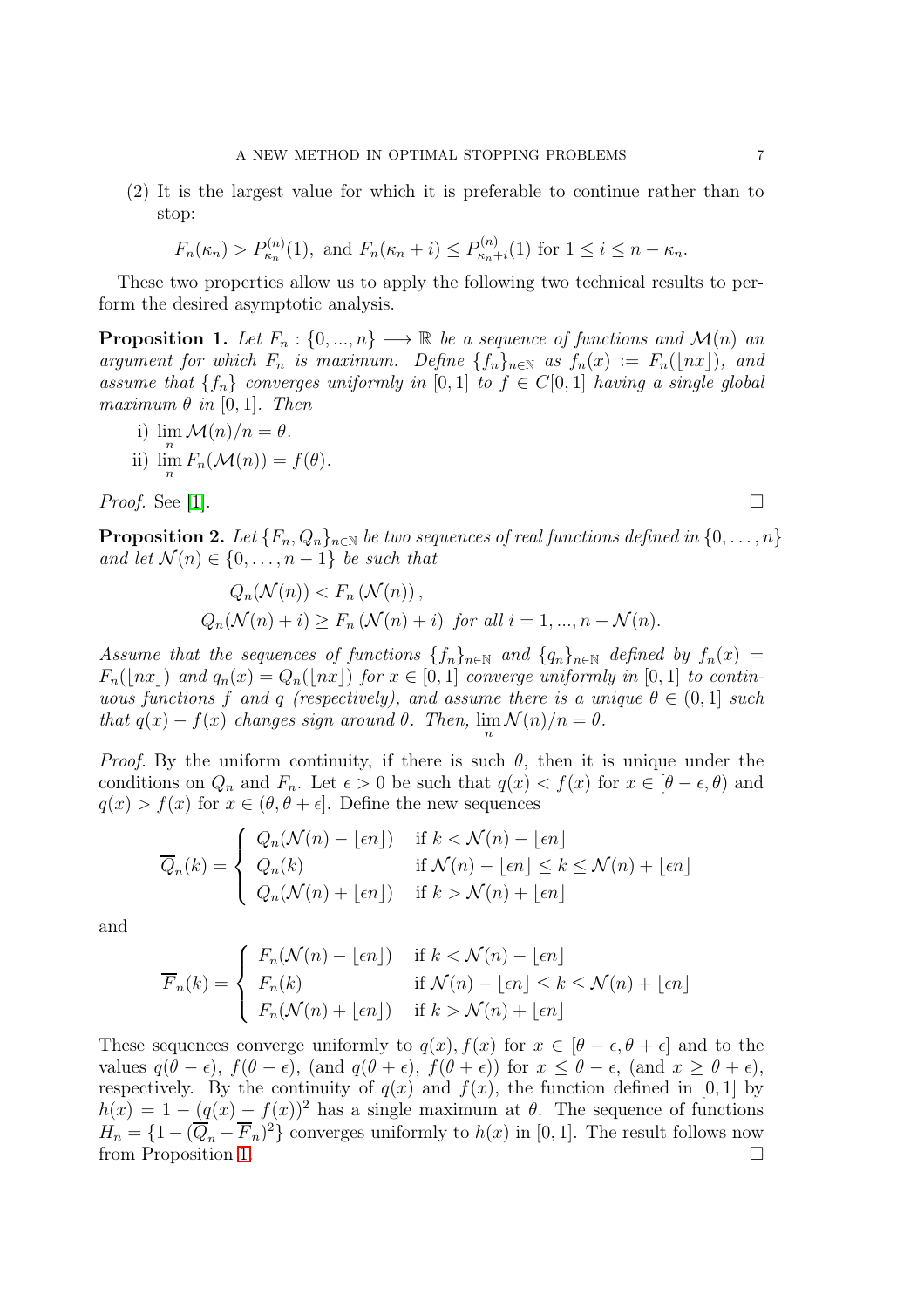In what follows, each problem is succinctly stated and we will make extensive use of Theorem 2, and Propositions [1](#page-6-0) and [2.](#page-6-1) The required conditions are stated without explanation when they are easy to verify.

3.1. The Classical Secretary Problem. An employer is willing to hire the best one of  $n$  candidates, who can be ranked somehow. They are interviewed one by one in random order and a decision about each particular candidate has to be made immediately after the interview, taking into account that, once rejected, a candidate cannot be called back. During the interview, the employer can rank the candidate among all the preceding ones, but is unaware of the rank of the yet unseen candidates. The goal is to determine the optimal strategy that maximizes the probability of successfully selecting the best candidate.

This problem is an optimal stopping one with a threshold optimal strategy [\[4,](#page-28-7) [8,](#page-28-0) [13,](#page-29-0) [17\]](#page-29-1) that consists in choosing the first maximal candidate interviewed after the optimal threshold. Using the notation and terminology from Section 1,  $X_k^{(n)} = 1$ if and only if the k-th candidate is better than all the previous ones; so  $p_k^{(n)} = \frac{1}{k}$  $\frac{1}{k}$ , and the payoff function is  $P_k^{(n)}$  $\lambda_k^{(n)}(1) = \frac{k}{n}$ , since  $\frac{k}{n}$  is precisely the probability of success if we choose the k-th candidate provided it is maximal at that step. The expected payoff using a threshold strategy (with threshold  $k$ ) is equal to the probability of successfully choosing the best candidate using such strategy. Thus, if we denote this probability by  $F_n(k)$ , it follows from [\(1\)](#page-1-0) that the functions  $F_n(k)$  satisfy the following recurrence relation:

$$
F_n(k) = \frac{1}{n} + \frac{k}{k+1} F_n(k+1),
$$
  

$$
F_n(n) = 0.
$$

and the objective is to maximize this probability.

With the notation of Theorem [2](#page-4-1) we have that

$$
\mu = 0, G_n(k) = \frac{1}{n}
$$
, and  $H_n(k) = \frac{k}{k+1}$ .

so that

$$
g_n(x) = nG_n(\lfloor nx \rfloor) = 1,
$$
  

$$
h_n(x) = n(1 - H_n(\lfloor nx \rfloor)) = \frac{n}{\lfloor nx \rfloor + 1},
$$

and taking into account Remark [2,](#page-5-0) we can consider

$$
g(x) = \lim_{n} g_n(x) = 1,
$$
  

$$
h(x) = \lim_{n} h_n(x) = \frac{1}{x}.
$$

Thus,  $f(x)$  is the solution of the IVP

$$
\begin{cases}\ny' = \frac{y}{x} - 1 \\
y(1) = 0\n\end{cases}
$$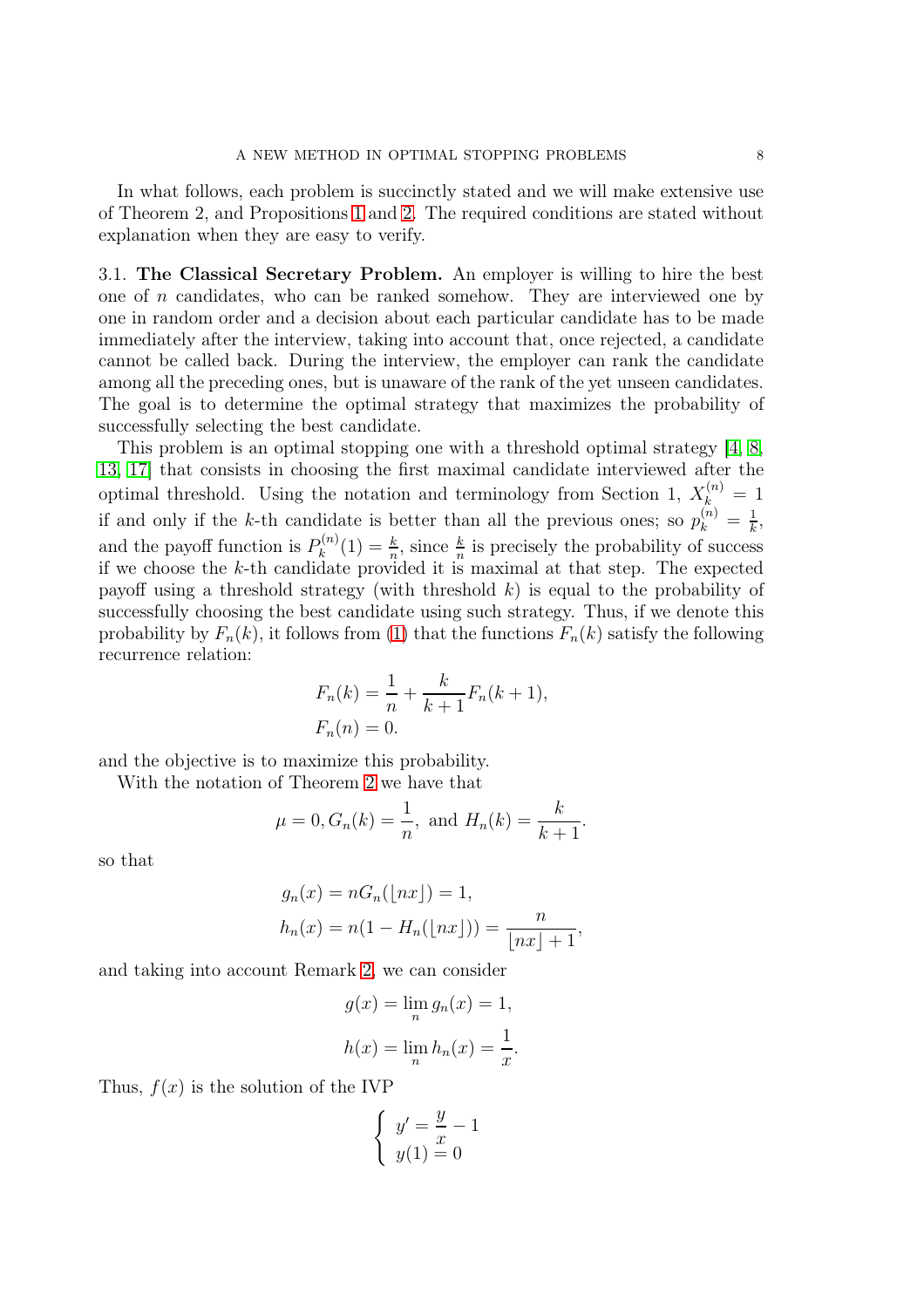which gives:

$$
f(x) = -x \log x.
$$

The hypotheses of Theorem [2](#page-4-1) hold:

- Conditions  $(1)$ ,  $(2)$ ,  $(3i)$  and  $(3ii)$  are straightforward.
- Condition (3iii) holds because  $V_n(k) = 0$ .
- Condition (3iv) follows because  $M_n(k) = n/k$ , as  $|f''(x)| = 1/x$  is decreasing.

Applying Theorem [2,](#page-4-1)  $F_n(\vert nx\vert)$  converges uniformly to  $f(x) = -x \log x$  in [0, 1]. Hence, since  $f(x)$  reaches its maximum at  $x = e^{-1}$  and  $f(e^{-1}) = e^{-1}$ , Proposition [1](#page-6-0) gives the well-known results:

$$
\lim_{n} \frac{\kappa_n}{n} = e^{-1}
$$

$$
\lim_{n} \mathbf{P}_n = e^{-1}
$$

3.2. The Postdoc variant. This problem is essentially the previous one with the difference that the goal is to select the second best candidate. We know [\[1,](#page-28-1) [23,](#page-29-19) [28\]](#page-29-11) that the probability  $F_n(k)$  of successfully choosing the second best candidate using a threshold strategy with threshold  $k$  satisfies:

$$
F_n(k) = \frac{k}{n(n-1)} + \frac{k}{k+1} F_n(k+1),
$$
  

$$
F_n(n) = 0.
$$

Thus, the relevant data are given in Table 1

TABLE 1. Data for the Postdoc variant.

| $\boldsymbol{\mu}$ | $\sqrt{ }$ | $\sim$<br>$n_{\eta}$<br>w<br>Y | $\sim$<br>w<br>Y | ₽<br>r<br>$\overline{u}$ | $\sim$<br>$\cdot$ on .<br>$\boldsymbol{\cdot}$ | $\sim$<br>u<br>$\boldsymbol{\mathit{v}}$ |
|--------------------|------------|--------------------------------|------------------|--------------------------|------------------------------------------------|------------------------------------------|
| ັ                  | 1 U        | n x                            | $\sim$<br>w      | 1 U                      | $_{nx}$                                        | u                                        |

The corresponding IVP is:

$$
\begin{cases}\ny' = \frac{y}{x} - x \\
y(1) = 0\n\end{cases}
$$

with solution:

$$
f(x) = x - x^2
$$

In this example, as in most of the subsequent ones, conditions (1), (2), (3i), and (3ii) from Theorem [2](#page-4-1) are again straightforward (in fact we will not mention them any more). Conditions (3iii) and (3iv) hold because:

$$
V_n(k) = \frac{k - n + 1}{(n - 1)n}, \ M_n(k) = 2
$$

By Theorem [2,](#page-4-1) the sequence  $F_n(\lfloor nx \rfloor)$  converges uniformly to  $f(x)$  in [0, 1]. Since  $f(x)$  reaches its maximum at  $x=\frac{1}{2}$  $rac{1}{2}$  and  $f(\frac{1}{2})$  $(\frac{1}{2}) = \frac{1}{4}$  we can apply Proposition [1](#page-6-0) to get the well-known results [\[1,](#page-28-1) [23,](#page-29-19) [28\]](#page-29-11):

$$
\lim_{n} \frac{\kappa_n}{n} = \frac{1}{2}, \ \ \lim_{n} \mathbf{P}_n = \frac{1}{4}.
$$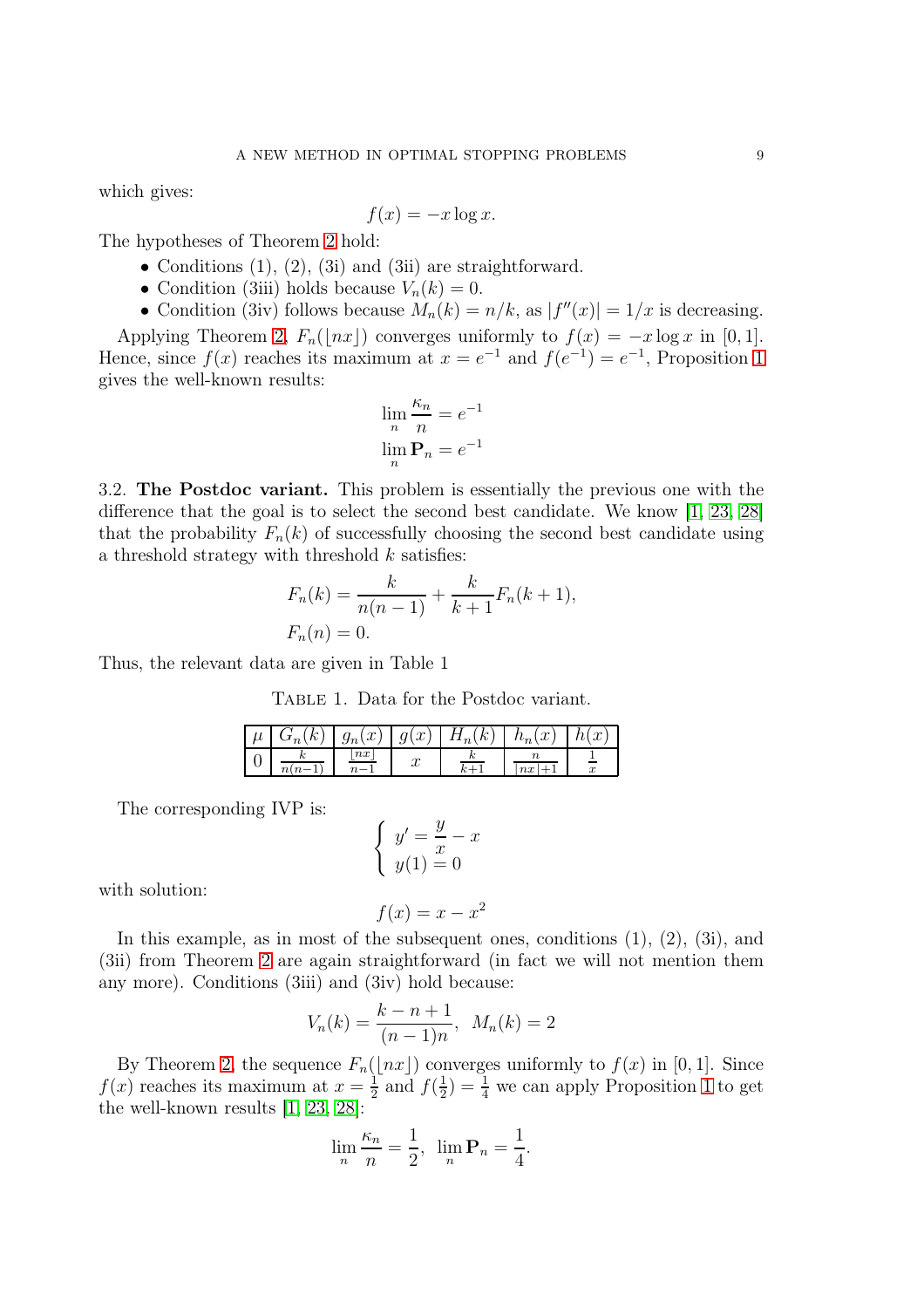3.3. The Best-or-Worst variant. In this version, the aim is to select either the best or the worst candidate, and it is also an optimal stopping problem. The corresponding probabilities  $F_n(k)$  of successfully choosing the best or worst candidate using a threshold strategy with threshold  $k$  satisfy [\[1\]](#page-28-1):

$$
F_n(k) = \frac{2}{n} + \frac{k-1}{k+1} F_n(k+1),
$$
  

$$
F_n(n) = 0.
$$

The relevant data are given in Table 2:

Table 2. Data for the Best-or-worst variant.

| $\mathcal{L}$ | $\mathcal{F}_n(x) \mid g(x)$ | $H_n(k)$ | (x)<br>$n_n$ | $\boldsymbol{x}$<br>It |
|---------------|------------------------------|----------|--------------|------------------------|
|               |                              |          |              | w                      |

The corresponding IVP is:

$$
\begin{cases}\ny' = \frac{2y}{x} - 2 \\
y(1) = 0\n\end{cases}
$$

whose solution is:

$$
f(x) = 2x - 2x^2
$$

Conditions (3iii) and (3iv) in Theorem [2](#page-4-1) hold in this case because  $V_n(k) = 0$  and  $M_n(k) = 4$ . As a consequence,  $F_n(\lfloor nx \rfloor)$  converges uniformly to  $f(x)$  in [0, 1]. Since  $f(x)$  reaches its maximum at  $x=\frac{1}{2}$  $rac{1}{2}$  and  $f(\frac{1}{2})$  $(\frac{1}{2}) = \frac{1}{2}$  Proposition [1](#page-6-0) gives the results from [\[1\]](#page-28-1):

$$
\lim_{n} \frac{\kappa_n}{n} = \frac{1}{2}, \ \lim_{n} \mathbf{P}_n = \frac{1}{2}
$$

3.4. The Secretary Problem with Uncertain Employment. This variant [\[25\]](#page-29-13) introduces the possibility that each candidate can be effectively hired only with certain fixed probability  $0 < p \le 1$  (independent of the candidate). If a specific candidate cannot be hired, it cannot be chosen and the process must continue. Obviously, the case  $p = 1$  is the classical problem while the case  $p = 0$  is absurd.

In this situation,  $p_k^{(n)} =$ p k and  $P_k^{(n)}$  $k^{(n)}(1) = \frac{k}{n}$  $\frac{n}{n}$ . Hence, the probabilities  $F_n(k)$  satisfy the following recurrence relation.

$$
F_n(k) = \frac{p}{n} + \left(1 - \frac{p}{k+1}\right) F_n(k+1),
$$
  

$$
F_n(n) = 0.
$$

Table [3](#page-9-0) summarizes the relevant data (all the computations are straightforward).

Table 3. Data for the Secretary Problem with uncertain employment.

<span id="page-9-0"></span>

| $\mu$ | $\kappa$ | $g_n(x)$ | g(x) | $H_n(k)$ | $h_n(x)$ | $\sim$ |
|-------|----------|----------|------|----------|----------|--------|
|       |          |          |      |          | $_{nx}$  | w      |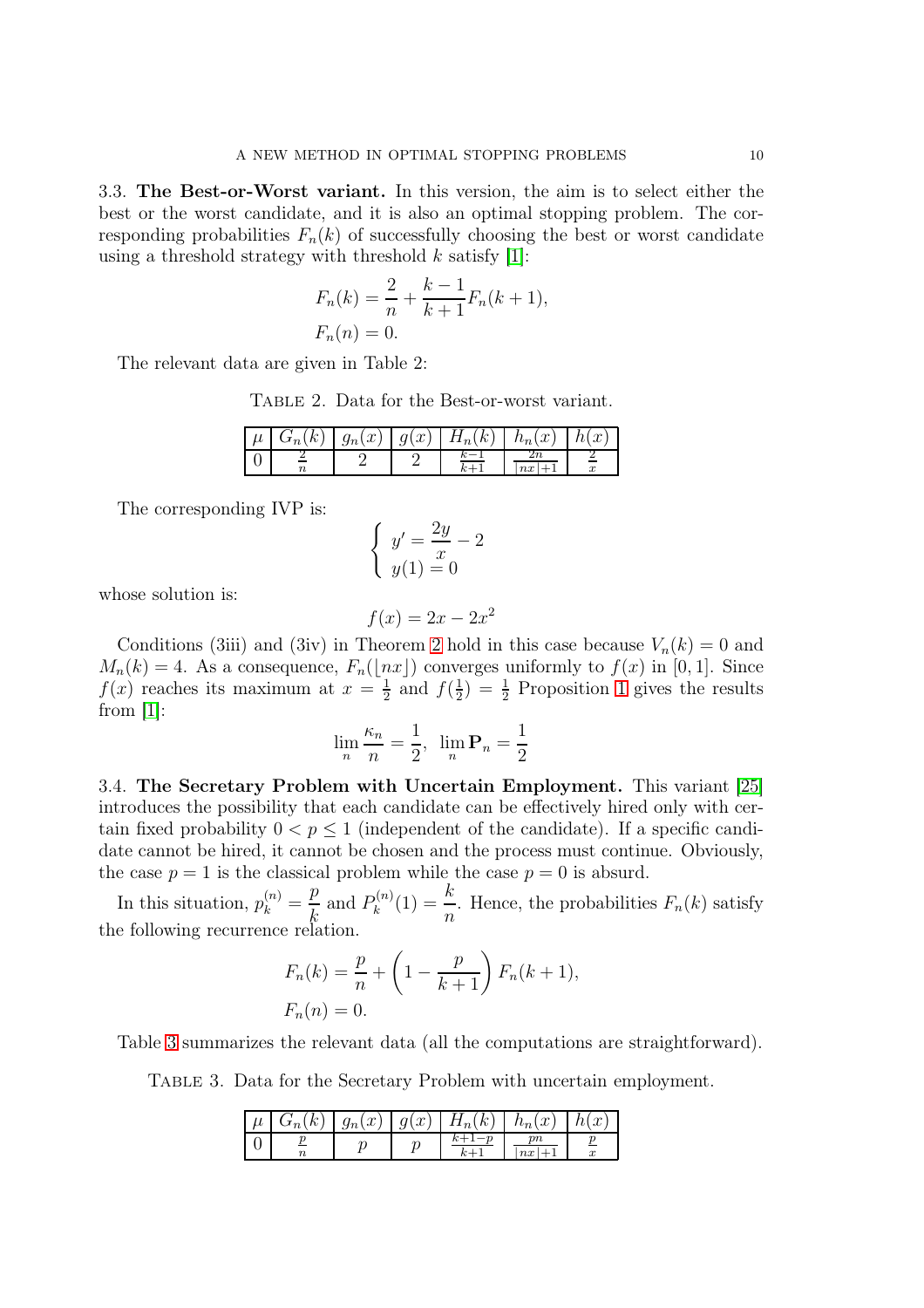The corresponding IVP is:

$$
\begin{cases}\ny' = \frac{py}{x} - p \\
y(1) = 0\n\end{cases}
$$

with solution:

$$
f(x) = \frac{p(x^p - x)}{1 - p}
$$

Conditions (3iii) and (3iv) of Theorem [2](#page-4-1) hold because  $V_n(k) = 0$  and  $M_n(k) =$  $p^2\left(\frac{n}{k}\right)$  $\left(\frac{n}{k}\right)^{2-p}$ . Thus,  $F_n(\lfloor nx \rfloor)$  converges uniformly to  $f(x)$  in [0, 1]. The function  $f(x)$ reaches its maximum at  $x = p^{\frac{1}{1-p}}$ , and  $f(p^{\frac{1}{1-p}}) = p^{\frac{1}{1-p}}$ , so that Proposition [1](#page-6-0) provides the results from [\[25\]](#page-29-13):

$$
\lim_{n} \frac{\kappa_n}{n} = p^{\frac{1}{1-p}}, \ \ \lim_{n} \mathbf{P}_n = p^{\frac{1}{1-p}}
$$

Observe that, as expected, if  $p \to 1$  these values converge to the solution of the classical problem.

3.5. The Secretary Problem with interview cost. In this variant [\[5\]](#page-28-3), a cost  $\frac{c}{n}$ (with  $0 \leq c < 1$ ) for each observed candidate is introduced (if  $c = 0$  the problem is the classical one). The difference with the classical problem (cf. subsection 3.1) is that, in this situation,  $p_k^{(n)} = \frac{1}{k}$  $\frac{1}{k}$ , the payoff function is  $P_k^{(n)}$  $\mu_k^{(n)}(1) = \frac{k}{n}(1-c)$  and  $\mu = -c$ . Thus,

$$
F_n(k) = \frac{1-c}{n} + \frac{k}{k+1} F_n(k+1),
$$
  

$$
F_n(n) = -c.
$$

Table [4](#page-10-0) contains the relevant data.

Table 4. Data for the Secretary Problem with interview cost.

<span id="page-10-0"></span>

| $G_n(k)$                 |  | $g_n(x)   g(x)   H_n(k)$ | $h_n(x)$ | h(x) |
|--------------------------|--|--------------------------|----------|------|
| $\overline{\phantom{a}}$ |  | $\sim$                   | $\it nx$ |      |

The corresponding IVP is:

$$
\begin{cases}\ny' = \frac{y}{x} - (1 - c) \\
y(1) = -c\n\end{cases}
$$

with solution:

$$
f(x) = -cx + cx \log x - x \log x
$$

In this case,  $V_n(k) = 0$  and  $M_n(k) = \frac{(1-c)n}{k}$ . Theorem [2](#page-4-1) holds and  $F_n(\lfloor nx \rfloor)$ converges uniformly to  $f(x)$  in [0, 1]. Since  $f(x)$  reaches its maximum at  $x = e^{\frac{1}{c-1}}$ and  $f\left(e^{\frac{1}{c-1}}\right) = (1-c)e^{\frac{1}{c-1}}$ , Proposition [1](#page-6-0) gives the results from [\[5\]](#page-28-3):

$$
\lim_{n} \frac{\kappa_n}{n} = e^{\frac{1}{c-1}}, \ \lim_{n} \mathbf{P}_n = (1-c)e^{\frac{1}{c-1}}
$$

For  $c = 0$  we obviously recover the values for the classical problem.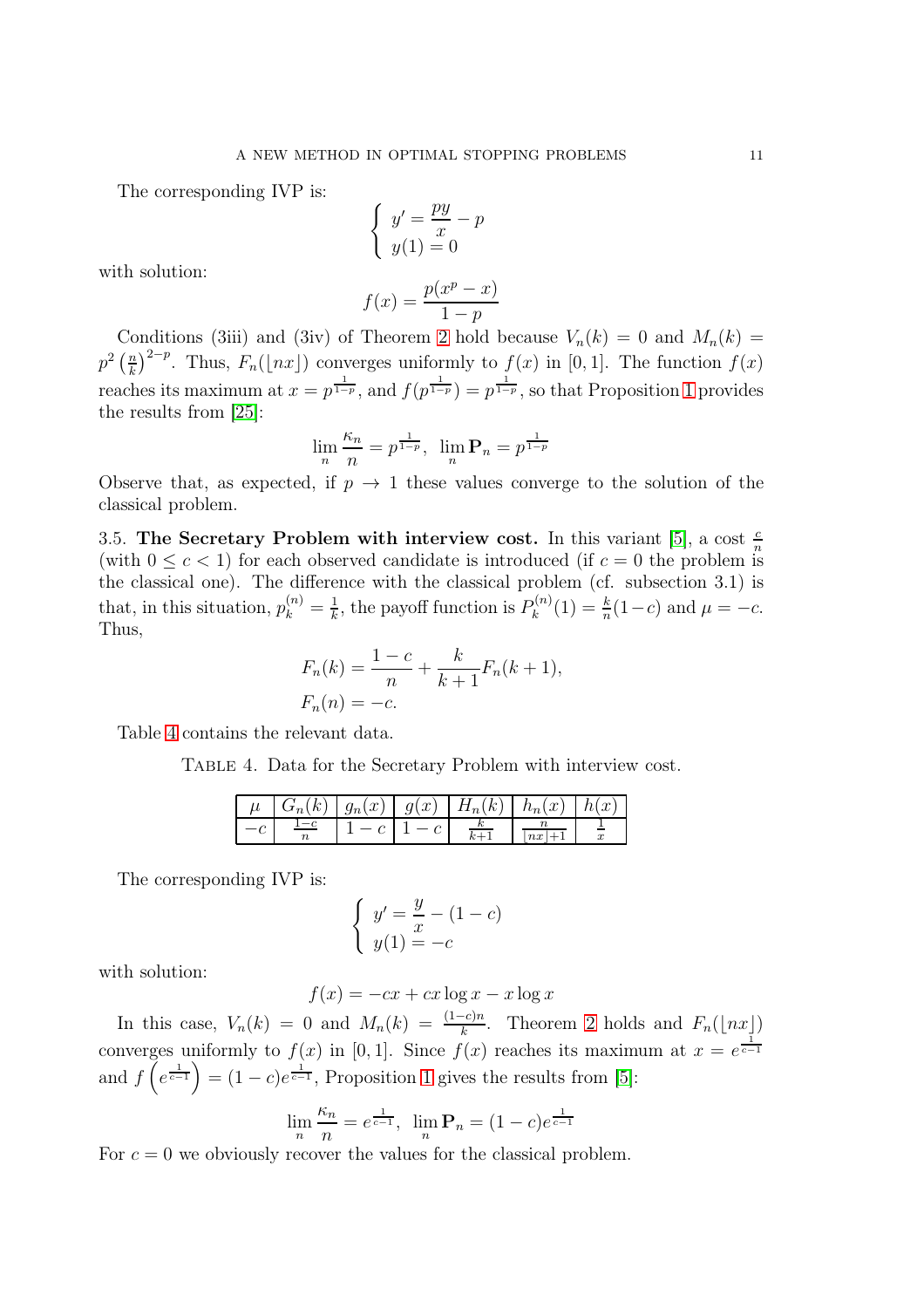3.6. The win-lose-or-draw Secretary Problem. In this variant, there is a reward  $\alpha$  when choosing the best candidate, a penalty  $\beta$  when choosing a wrong one, and a different penalty  $\gamma$  when choosing none. The original version of this variant [\[10\]](#page-29-14) has  $\alpha = \beta = 1$ , and  $\gamma = 0$ .

This problem has  $p_k^{(n)} = \frac{1}{k}$  $\frac{1}{k}$ , and the payoff function is

$$
P_k^{(n)}(1) = \alpha \frac{k}{n} - \beta \left(1 - \frac{k}{n}\right)
$$

so that the  $F_n(k)$  are defined recursively as

$$
F_n(k) = \frac{(\alpha + \beta)(k+1) - \beta n}{(k+1)n} + \frac{k}{k+1} F_n(k+1),
$$
  

$$
F_n(n) = -\gamma.
$$

Notice that if  $\alpha = 1 - \gamma$  and  $\beta = 0$ , we are in the previous case with  $c = \gamma$ . Also, if  $\alpha = 1$ , and  $\beta = \gamma = 0$  we are in the Classical Secretary Problem.

The relevant data are contained in Table [5.](#page-11-0)

<span id="page-11-0"></span>Table 5. Data for the Win-lose-or-draw Secretary Problem.

| u                        | $\sqrt{ }$<br>$\overline{N}$<br>$\,n$<br>◡                         | $\sim$<br>$\Im n$<br>w                                                                                  | $\sim$<br>n<br>u<br>ັ             | $\sqrt{ }$<br>$\mathbf{u}_n$<br>ıv | $\sim$<br>$\mu_n(\mu)$       | $\alpha$<br>w<br>1 U L |
|--------------------------|--------------------------------------------------------------------|---------------------------------------------------------------------------------------------------------|-----------------------------------|------------------------------------|------------------------------|------------------------|
| $\overline{\phantom{a}}$ | . к.<br>$\beta n$<br>$-$<br>$\alpha$ -<br>້<br>ᆠ<br>$-1\,$<br>$k+$ | $\beta n$<br>$\lfloor nx \rfloor$<br>≀( گ/<br>$\alpha +$<br>$-$<br>--<br><b>I</b><br>$\,nx$<br>--<br>л. | $\Omega$<br>u<br>∼<br>$\sim$<br>w | $\mathbf{L}$<br>--<br>ĸ.<br>л.     | ' U<br>n x<br>--<br><b>.</b> | w                      |

The corresponding IVP is:

$$
\begin{cases}\ny' = \frac{y}{x} - (\alpha + \beta - \frac{\beta}{x}) \\
y(1) = -\gamma\n\end{cases}
$$

whose solution is:

$$
f(x) = -(\alpha + \beta)x \log x + \beta(x - 1) - \gamma x.
$$

Theorem [2](#page-4-1) holds because  $V_n(k) = 0$  and  $M_n(k) = \frac{(\alpha + \beta)n}{k}$ . As a consequence,  $F_n(\lfloor nx \rfloor)$  converges uniformly to  $f(x)$  in [0, 1]. Since  $f(x)$  reaches its maximum at  $x = e^{\frac{-\alpha}{\alpha+\beta}},$  Proposition [1](#page-6-0) gives

$$
\lim_{n} \frac{\kappa_n}{n} = e^{\frac{-\alpha - \gamma}{\alpha + \beta}}, \quad \lim_{n} \mathbf{P}_n = f\left(e^{\frac{-\alpha - \gamma}{\alpha + \beta}}\right)
$$

For  $\alpha = \beta = 1$  and  $\gamma = 0$  we get the results given in [\[10\]](#page-29-14):

$$
\lim_{n} \frac{\kappa_n}{n} = \frac{1}{\sqrt{e}} = 0.60653\ldots, \ \ \lim_{n} \mathbf{P}_n = \frac{2}{\sqrt{e}} - 1 = 0.213061\ldots
$$

3.7. The Best Choice Duration Problem. This variant specifies a reward of  $\frac{n+1-k}{n}$  when choosing the best candidate at step k (notice that the reward decreases with  $k$ ), so that there is an incentive to make the correct choice as soon as possible. We refer to [\[9\]](#page-29-15) and [\[30\]](#page-29-20) for previous studies on this problem.

Setting  $p_k^{(n)} = \frac{1}{k}$  $\frac{1}{k}$ , the payoff function  $P_k^{(n)}$  $\boldsymbol{k}^{(n)}$  is

$$
P_k^{(n)}(1) = \frac{k(n+1-k)}{n^2}.
$$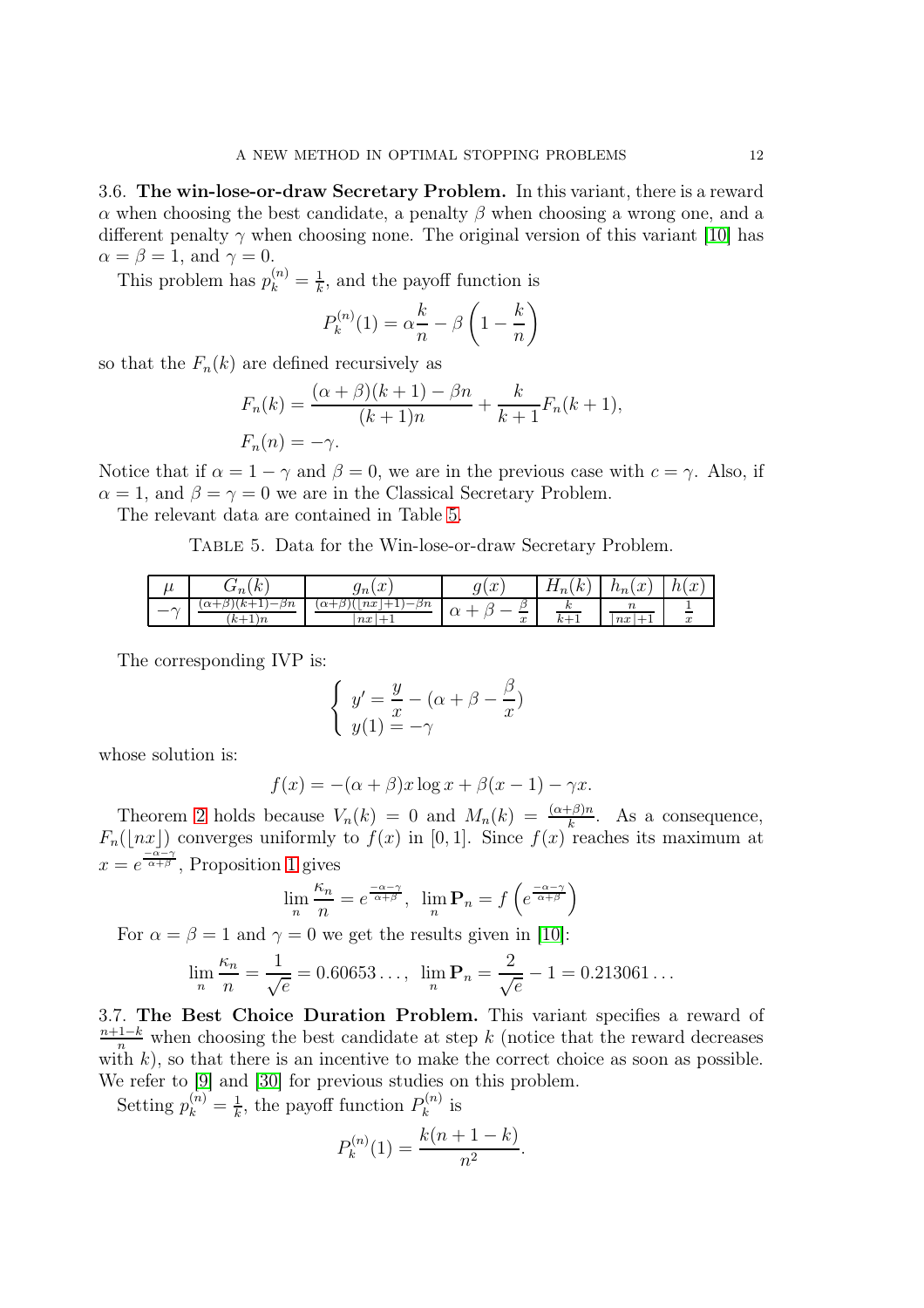so that  $F_n(k)$  is given by:

$$
F_n(k) = \frac{n-k}{n^2} + \frac{k}{k+1} F_n(k+1),
$$
  

$$
F_n(n) = 0.
$$

Table [6](#page-12-0) includes the summary of the relevant information.

Table 6. Data for the Best Choice Duration Problem.

<span id="page-12-0"></span>

| μ | $\sqrt{ }$ | $\sim$<br>$_{\mathit{y}_n}$<br>$\boldsymbol{\cdot}$ | $\sim$<br>У<br>w | $\sim$<br>$\boldsymbol{n}$ | $\alpha$<br>$\iota_n$<br>$\boldsymbol{\cdot}$ | $\sim$<br>.i<br>$\boldsymbol{\mathsf{v}}$ |
|---|------------|-----------------------------------------------------|------------------|----------------------------|-----------------------------------------------|-------------------------------------------|
| ◡ | $\sim$     | n x<br>ı ı                                          | u                | ı.                         | $_{nx}$                                       | w                                         |

The IVP for this variant is:

$$
\begin{cases}\ny' = \frac{y}{x} - (1 - x) \\
y(1) = 0\n\end{cases}
$$

with solution:

$$
f(x) = x^2 - x - x \log x.
$$

In this case,  $V_n(k) = \frac{1}{n}$  and  $M_n(k) \leq 2 + \frac{n}{k}$ , so that all the hypotheses from Theorem [2](#page-4-1) hold. Thus,  $F_n(\lfloor nx \rfloor)$  converges uniformly to  $f(x)$  in  $[0, 1]$ . The maximum of  $f(x)$ is reached at  $x = \vartheta = -\frac{1}{2}W(-2e^{-2})$  with  $f(\vartheta) = \vartheta - \vartheta^2$ . Proposition [1](#page-6-0) the gives the known results [\[9,](#page-29-15) [30\]](#page-29-20):

$$
\lim_{n} \frac{\kappa_n}{n} = \vartheta = 0.2031878..., \lim_{n} \mathbf{P}_n = f(\vartheta) = 0.161902559...
$$

3.8. A simplified Multicriteria Secretary Problem. In this case, the  $n$  candidates are ranked across  $m \geq 1$  independent attributes  $(m = 1$  is the just classical case), and the aim is to choose a candidate which is the best in one of the attributes. When a candidate is chosen, it is specified in which attribute it is considered to be the best. This is a simplification of the original variant [\[16\]](#page-29-16), in which the attribute does not have to be specified. This simplification can be seen to be asymptotically negligible, but we do not get into details.

In this case,  $p_k^{(n)} = 1 - \left(\frac{k-1}{k}\right)$  $\left(\frac{-1}{k}\right)^m$ , the payoff function is  $P_k^{(n)}$  $f_k^{(n)}(1) = \frac{k}{n}$  and  $F_n(k)$  is given by:

$$
F_n(k) = \left(1 - \left(\frac{k}{k+1}\right)^m\right) \frac{k+1}{n} + \left(\frac{k}{k+1}\right)^m F_n(k+1),
$$
  

$$
F_n(n) = 0.
$$

The relevant information is summarized in Table [7.](#page-12-1)

<span id="page-12-1"></span>Table 7. Data for the Multicriteria Secretary Problem.

| $\boldsymbol{\mu}$ | $\mathbf{r}$<br>~<br>$\sqrt{ }$<br>$\sigma_n(\kappa)$                                                                                                                       | $\sim$<br>$S_n(\mathcal{L})$                                                                                                                   | $\mathcal{P}$<br>α<br>ı v<br>◡ | T<br>$\sqrt{ }$<br>. K .<br>11n                        | $\sim$<br>$\mu_n,\mu$                                                                             | h(x)<br>$\sim$                      |
|--------------------|-----------------------------------------------------------------------------------------------------------------------------------------------------------------------------|------------------------------------------------------------------------------------------------------------------------------------------------|--------------------------------|--------------------------------------------------------|---------------------------------------------------------------------------------------------------|-------------------------------------|
|                    | $m_{\rm}$<br>ь.<br>$\sim$<br>$\overline{\phantom{0}}$<br>$\sim$<br>$\mathbf{v}$<br><u>. на т</u><br>$\overline{\phantom{a}}$<br>$k+1$<br>$\sim$<br>$\overline{\phantom{a}}$ | $\pi$<br>$\left\lfloor nx\right\rfloor$<br>$\mathit{nx}$<br>$\overline{\phantom{a}}$<br>--<br>--<br>-<br>nx<br>$\overline{\phantom{0}}$<br>․ ․ | $m\,$                          | $\boldsymbol{m}$<br>$\kappa$<br>$k+$<br>$\overline{1}$ | $\pi$<br>n x<br>$\,n$<br>$\overline{\phantom{a}}$<br><b>.</b><br>$\lfloor nx \rfloor$<br><b>.</b> | $\underline{m}$<br>$\boldsymbol{x}$ |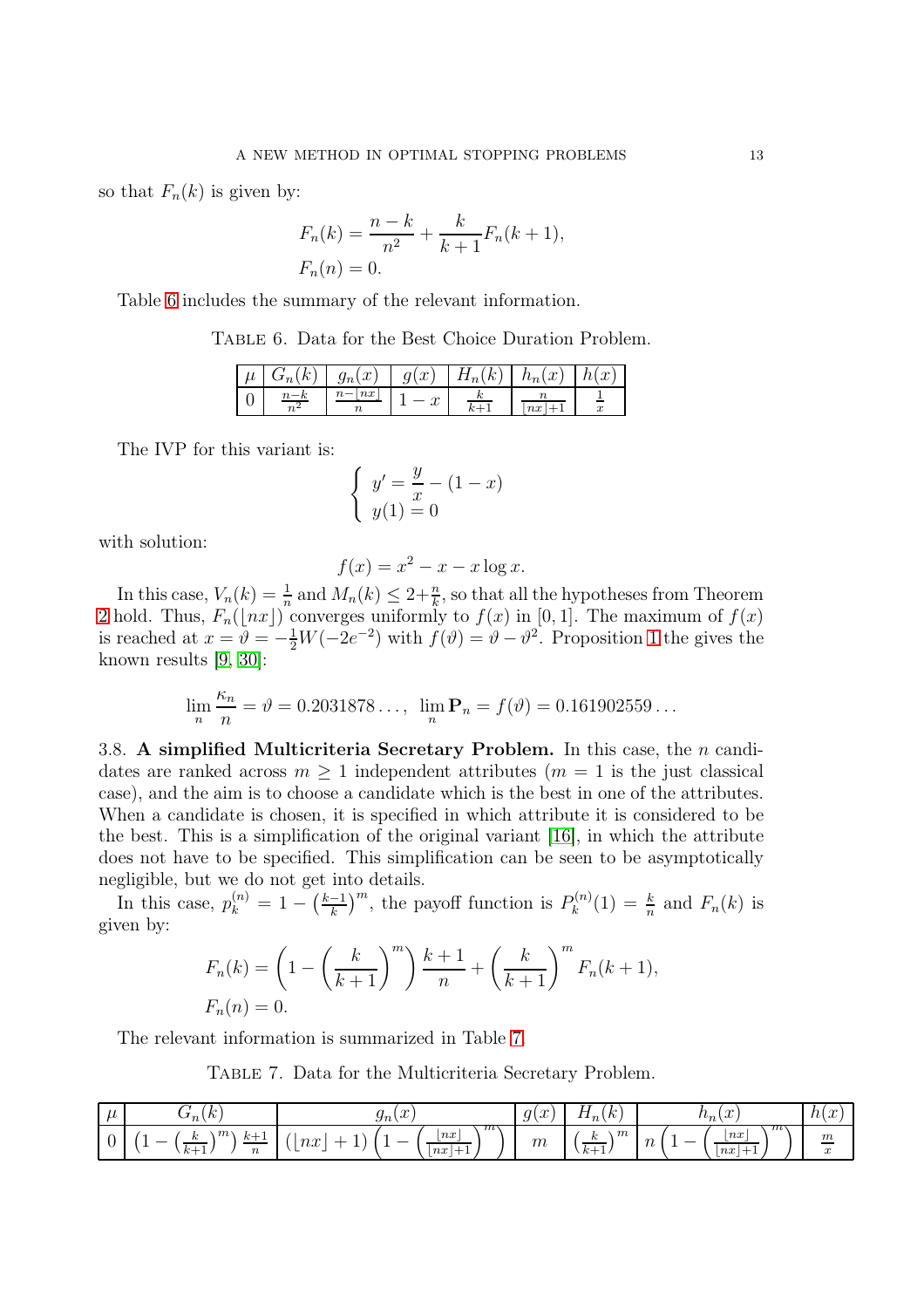The corresponding IVP is:

$$
\begin{cases}\ny' = \frac{my}{x} - m \\
y(1) = 0\n\end{cases}
$$

whose solution for  $m > 1$  is (the case  $m = 1$  should be addressed separately, but it is just the classical case):

$$
f(x) = -\frac{m(x^m - x)}{m - 1}
$$

In this problem,

$$
V_n(k) = \frac{(k^m(k+1)^{1-m} - k + m - 1) (-mn \left(\frac{k+1}{n}\right)^m + k + 1)}{(k+1)(m-1)}
$$

so it holds that  $|V_n(k)| < m/k$ , whereas

$$
|f''(x)| = m^2 x^{m-2} \le m^2
$$

which give conditions (3iii) and (3iv) of Theorem [2.](#page-4-1) Thus,  $F_n(|nx|)$  converges uniformly to  $f(x)$  in [0, 1]. The function  $f(x)$  reaches its maximum at  $x = m^{\frac{1}{1-m}}$  and  $f\left(m^{\frac{1}{1-m}}\right) = m^{\frac{1}{1-m}}$ , so Proposition [1](#page-6-0) gives the results from [\[16\]](#page-29-16):

$$
\lim_{n} \frac{\kappa_n}{n} = m^{\frac{1}{1-m}}, \ \ \lim_{n} \mathbf{P}_n = m^{\frac{1}{1-m}}
$$

3.9. The Secretary Problem with a random number of applicants. We now depart slightly from the classical setting by letting  $N$  (the number of candidates) be a random variable uniform over  $\{1, \ldots, n\}$ , as in [\[10,](#page-29-14) [21,](#page-29-17) [22\]](#page-29-18).

First, let  $\mathfrak{M}_n(k)$  be the probability that, when rejecting a candidate in the k-th interview, there are still more available candidates. Also, let  $P_n^A(k)$  be the probability of success when choosing, in the k-th interview, a candidate which is better than all the previous ones. Then, the following equalities hold:

•  $\mathfrak{M}_n(0) = 1$ , and for  $k > 0$ :

$$
\mathfrak{M}_n(k) = \frac{n-k}{n-k+1}
$$

• Using the well-known digamma function  $\psi$ ,

$$
P_n^A(k) = \frac{1}{n - k + 1} \sum_{i = k}^n \frac{k}{i} = \frac{k(\psi(n + 1) - \psi(k))}{n - k + 1}
$$

On the other hand, let  $F_n(k)$  be the probability of success when rejecting the k-th candidate and choosing, later on, the one which is better than all the previous ones. That is, the probability of success using the threshold strategy  $k$  assuming that there are at least k candidates. The following recurrence relations hold:

$$
F_n(k) = \mathfrak{M}_n(k) \frac{1}{k+1} P_n^A(k+1) + \mathfrak{M}_n(k) \frac{k}{k+1} F_n(k+1),
$$
  

$$
F_n(n) = 0.
$$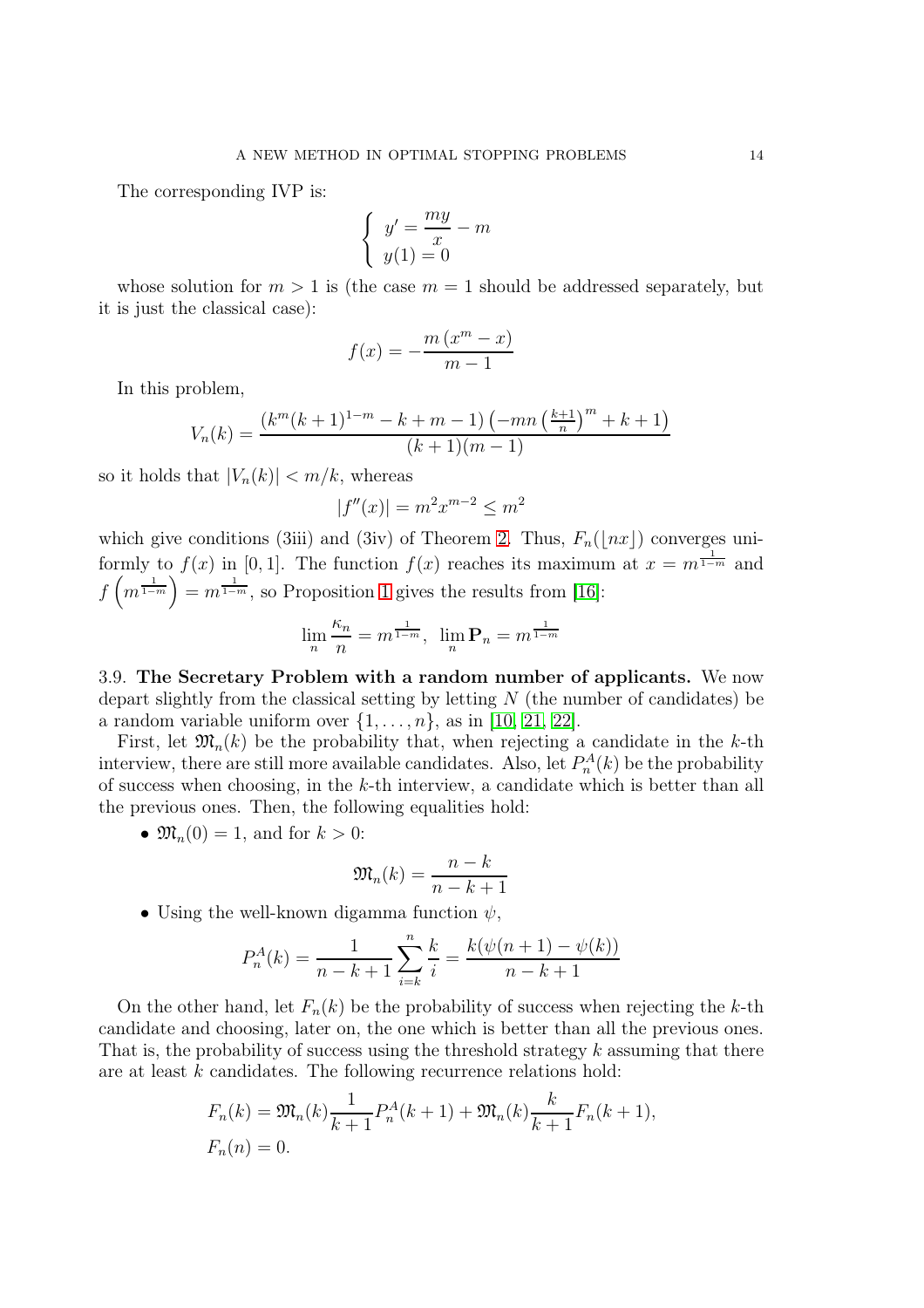Finally, the prior probability of there being at least  $k$  candidates (or what is the same, the probability that the k-th interview can be reached) is  $L_n(k) = \frac{n-k+1}{n}$ . As a consequence, the probability of success using the threshold  $k$  is given by

$$
P_n(k) = L_n(k) F_n(k)
$$

Obviously,  $L_n(\lfloor nx \rfloor)$  converges uniformly to the function  $1 - x$  in the interval  $[0, 1]$ , so we just need to study the uniform convergence of  $F_n(|nx|)$ .

To do so, the relevant data is summarized in Table 8.

Table 8. Data for Random Secretary Problem.

| $\mu$ | ⊷<br>$\overline{\phantom{a}}$<br>$\sigma_n(\kappa)$ | $\sim$<br>w<br>$\mathcal{Y}^{n}$                                                                   | $\sim$<br>a١<br>w<br>◡     | $\sqrt{ }$<br>ட<br>$\sim$<br>$\mathbf{u}_n$ | $\sim$<br>$\mu_n(\mu)$                                                     | h(x)                      |
|-------|-----------------------------------------------------|----------------------------------------------------------------------------------------------------|----------------------------|---------------------------------------------|----------------------------------------------------------------------------|---------------------------|
|       | $\mathfrak{M}_n(k) P_n^A(k+1)$<br>$k+1$             | $\cap$ DA ( $\cap$<br>$\mathfrak{M}_n$<br> nx <br>nx<br>'+1.<br>$\mathbf{L}$<br>$\sim$<br>$ nx +1$ | log(x)<br>$x-$<br><b>.</b> | $\mathfrak{M}_n(k)k$<br>$k+1$               | $\mathfrak{M}_n($<br>nx<br> nx <br>$\sim$<br>$\overline{1}$<br>$+1$<br> nx | $r = r^2$<br>w<br>$\cdot$ |

The corresponding IVP is:

$$
\begin{cases}\n y' = \frac{y}{x - x^2} - \frac{\log(x)}{x - 1} \\
 y(1) = 0\n\end{cases}
$$

Note that this differential equation is singular at the initial condition  $x = 1, y = 0$ . From a formal point of view, the function

$$
f(x) = -\frac{x \log^{2}(x)}{2(x-1)}, \ f(0) = f(1) = 0.
$$

satisfies the differential equation in  $(0, 1)$ , and is in fact continuous in [0, 1]. Hence, we need to verify that the conditions of Theorem [2](#page-4-1) hold for it. Conditions (3i) and (3ii) are obvious. Regarding condition (3iii) we observe that

$$
V_n(k) = \frac{kn(n-k)(H_n - H_{k-1})}{(k+1)(-k+n+1)^2} - \frac{n(k+n+1)\log^2\left(\frac{k+1}{n}\right)}{2(k-n-1)(k-n+1)^2} - \frac{n\log\left(\frac{k+1}{n}\right)}{k-n+1} < \frac{1}{k}
$$

while for condition (3iv), from

$$
f''(x) = \frac{(x - \log(x) - 1)(-x + x \log(x) + 1)}{(x - 1)^3 x}
$$

it follows that:

$$
M_n(k) = \left| f''\left(\frac{k+1}{n}\right) \right| \leq \frac{n}{k}.
$$

As a consequence,  $F_n(\lfloor nx \rfloor)$  converges uniformly to  $f(x)$  on [0, 1] and, uniformly in  $[0, 1]$ , we have that

$$
\lim_{n} P_{n}([nx]) = \lim_{n} L_{n}([nx]) \lim_{n} F_{n}([nx]) = (1-x)f(x) = \frac{x \log^{2}(x)}{2}
$$

Moreover, the maximum of this function in [0, 1] is reached at  $x = e^{-2}$ , so Proposition [1](#page-6-0) gives the know results from [\[21,](#page-29-17) [22\]](#page-29-18)

$$
\lim_{n} \frac{\kappa_n}{n} = e^{-2} = 0.1353352...
$$
\n
$$
\lim_{n} \mathbf{P}_n = \mathbf{P}(e^{-2}) = 2e^{-2} = 0.27067056...
$$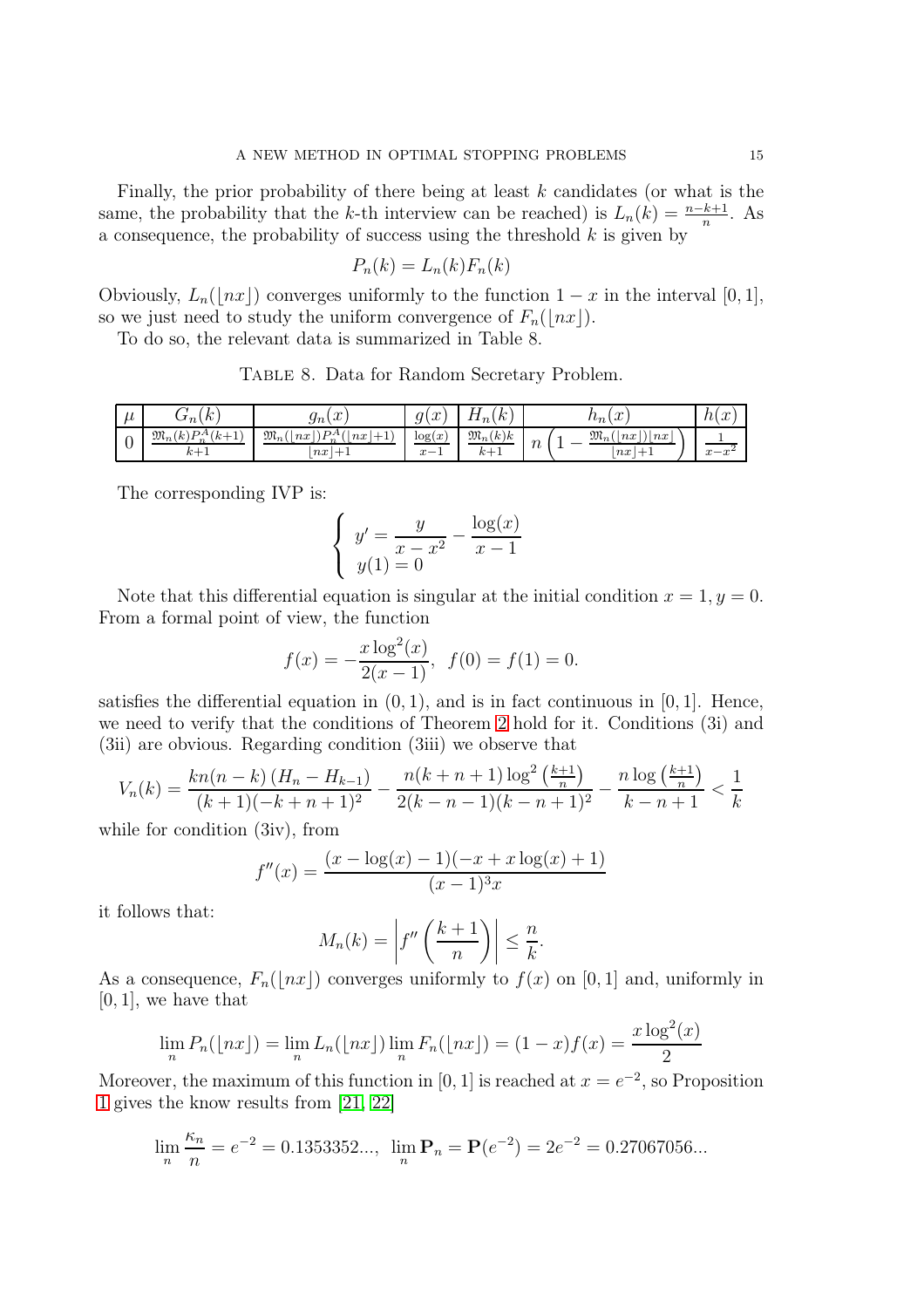#### A NEW METHOD IN OPTIMAL STOPPING PROBLEMS 16

### 4. Four original examples

We now devise four original examples in which our technique works straightforwardly. The first one is a lottery in which the winning payoff increases at each stage, but which may end up with no prize at all. The three remaining ones are new versions of the Secretary Problem not considered in the literature so far.

4.1. Lotteries with increasing winning payoff. There are  $n$  balls in an urn, only one of which is white. The game has  $n$  identical stages in which a ball is randomly drawn from the urn and a decision is taken:

- If the ball is black, it is returned and the player proceeds to the next stage.
- If the ball is white at the  $k$ -th stage, the player can choose between ending the game with a payoff  $Y(k/n)$  (where  $Y(x)$  is a function defined in [0, 1]), or returning it to the urn and proceed to the next stage.
- The game ends at the end of the  $n$ -th stage.

Let  $P_n^R(k)$  be the expectation of winning after ending the k-th stage, when following the optimal strategy. As we mentioned in the Introduction, whatever this strategy is, the expectation of winning following it is  $P_n^R(0)$ . The functions  $P_n^R(k)$ satisfy the recurrence:

$$
P_n^R(k) = \frac{1}{n} \max \left\{ Y\left(\frac{k+1}{n}\right), P_n^R(k+1) \right\} + \frac{n-1}{n} P_n^R(k+1),
$$
  

$$
P_n^R(n) = 0.
$$

If the payoff function  $Y(x)$  is non-decreasing, it can be easily seen that the optimal strategy is threshold. In is described in the following proposition.

**Proposition 3.** In the previous setting let us assume that the payoff function  $Y(x)$ is non-decreasing. Then, for all n, there exists  $\kappa_n$  such that the optimal strategy consists in stopping whenever a white ball appears after the  $\kappa_n$ -th stage and rejecting it before that stage.

Now, let  $F_n(k)$  be the expected payoff when using a threshold strategy of threshold k. These functions satisfy the recurrence relation:

$$
F_n(k) = \frac{1}{n} Y\left(\frac{k+1}{n}\right) + \frac{n-1}{n} F_n(k+1),
$$
  

$$
F_n(n) = 0.
$$

The relevant data for this game is summarized in Table [9.](#page-15-0)

<span id="page-15-0"></span>TABLE 9. Data for the lottery with increasing payoff.

| $\cdots$<br>$\mu$ | $\kappa$<br>$\mathsf{u}_n$                           | $\sim$<br>$\mathcal{Y}^{n}$<br>$\boldsymbol{\cdot}$ | $\alpha$<br>$\sim$<br>$\boldsymbol{\cdot}$<br>У | k)<br>н<br>$\mathbf{u}_n$ | $\sim$ '<br>h<br>w<br>$\mu_n$ | $\sim$<br>101<br>$\boldsymbol{\omega}$ |
|-------------------|------------------------------------------------------|-----------------------------------------------------|-------------------------------------------------|---------------------------|-------------------------------|----------------------------------------|
| ◡                 | $n + 1$<br>∸<br>$\boldsymbol{n}$<br>$\boldsymbol{n}$ | n x<br>$\overline{\phantom{a}}$                     | $\sim$<br>$\boldsymbol{\cdot}$                  |                           |                               |                                        |

Consequently, we must solve the IVP

$$
\begin{cases}\ny' = y - Y(x) \\
y(1) = 0\n\end{cases}
$$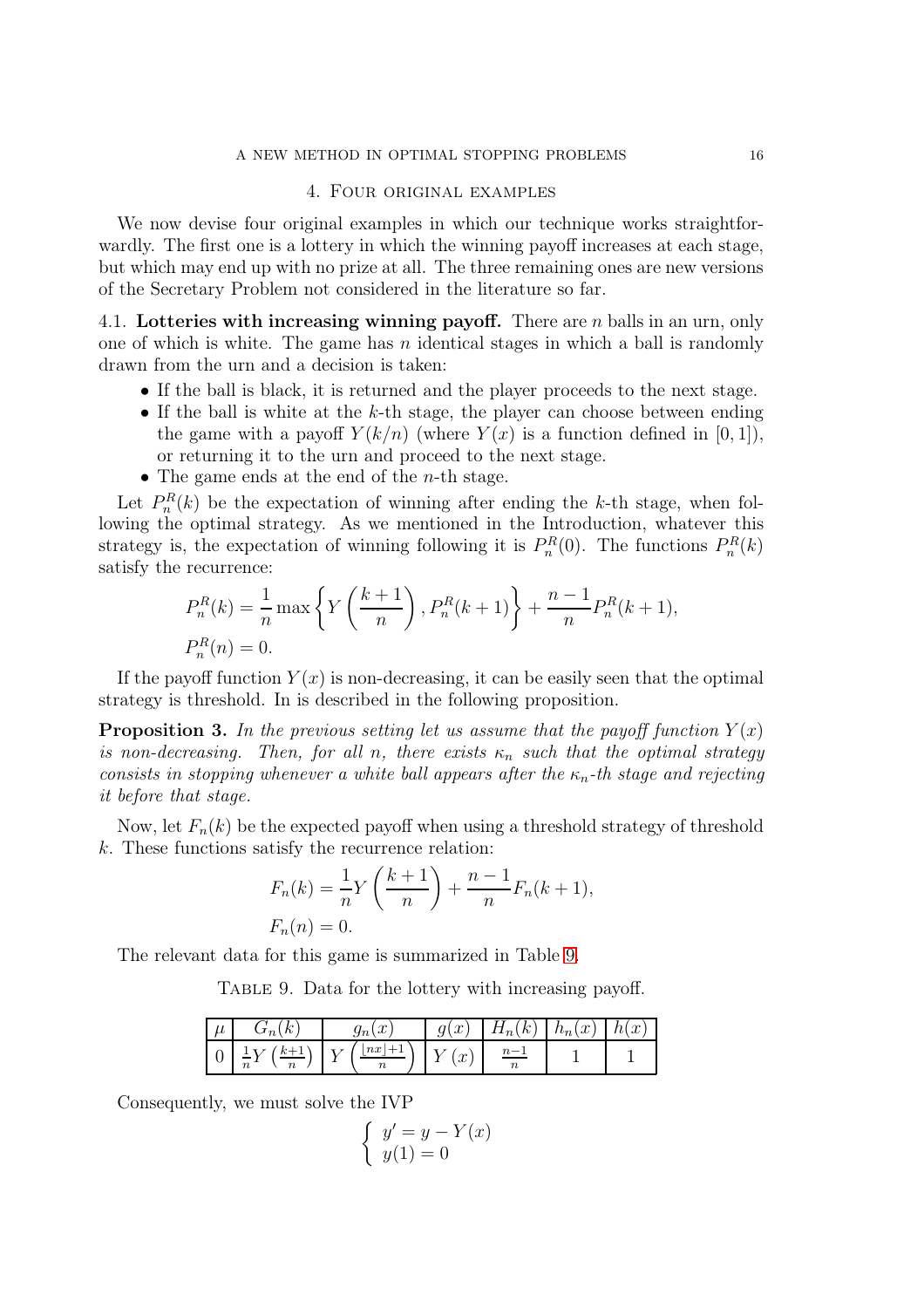Assuming that  $Y(x)$  is Lipschitz in [0, 1], its solution is given by

$$
f(x) = e^x \int_x^1 e^{-u} Y(u) \, du
$$

In order to apply Theorem [2,](#page-4-1) note that condition (3iii) holds because

$$
\frac{V_n(k)}{n} = \frac{Y\left(\frac{k}{n}\right) - Y\left(\frac{k+1}{n}\right)}{n}
$$

so that,  $Y(x)$  being Lipschitz, it follows that

$$
\sum_{k=1}^{n-2} \frac{V_n(k)}{n} = \frac{Y\left(\frac{1}{n}\right) - Y\left(\frac{n-1}{n}\right)}{n} \longrightarrow 0.
$$

Also, condition (3iv) is satisfied because  $f''$  is bounded in [0, 1], since:

$$
f''(x) = f(x) - Y(x) - Y'(x)
$$

Thus, due to Theorem [2](#page-4-1)  $F_n(\lfloor nx \rfloor)$  converges uniformly to  $f(x)$  in [0, 1]. Moreover, if  $\vartheta$  is the unique solution of  $f(x) = Y(x)$  we have that  $f'(\vartheta) = 0$ ,  $f''(\vartheta) = -Y'(\vartheta) < \vartheta$ 0, and by Proposition [1:](#page-6-0)

$$
\lim_{n} \frac{\kappa_n}{n} = \vartheta
$$
  

$$
\lim_{n} \mathbf{P}_n = Y(\vartheta)
$$

**Example 1.** Let us consider the payoff function  $Y(x) = x$ . Then, it follows that  $f(x) = x - 2e^{x-1} + 1$ . If we set  $n = 10^7$  it can be directly computed using the dynamic program that  $\kappa_n = 3068528$ , and  $P_n = 0.3068528540974...$ 

Now, in this case, and according to our previous discussion  $\lim_n \frac{\kappa_n}{n} = \vartheta = \lim_n \mathbf{P}_n$ where  $\vartheta = 1 - \log 2 = 0.30685281944005...$  is the unique solution to  $x - 2^{x-1} + 1 = x$ .

4.2. Secretary problem with a wildcard. There are  $n + 1$  balls in an urn: n of them are ranked from 1 to  $n$ , and the other one is a wildcard. At each stage of the game, a ball is extracted. The rank of each ball is known only when it is extracted. The player decides according to the following scheme:

- If the ball is the wildcard, he can stop the game and get a payoff of 1/2, or he can decide to continue the game discarding the wildcard (i.e. it is not returned to the urn).
- Otherwise, the player can either stop the game, in which case he wins 1 if the ball is the best, and 0 otherwise; or he can discard the ball and continue the process.

Thus, once the wildcard is rejected, the game goes on according to the rules of the classical secretary problem.

Let  $E_n(k)$  be the expected payoff when rejecting the k-th ball if the wildcard has not appeared in the  $k-1$  previous extractions. This  $E_n(k)$  satisfies the following recurrence (dynamic program), where, as usual,  $P_n = E_n(0)$  is the expected payoff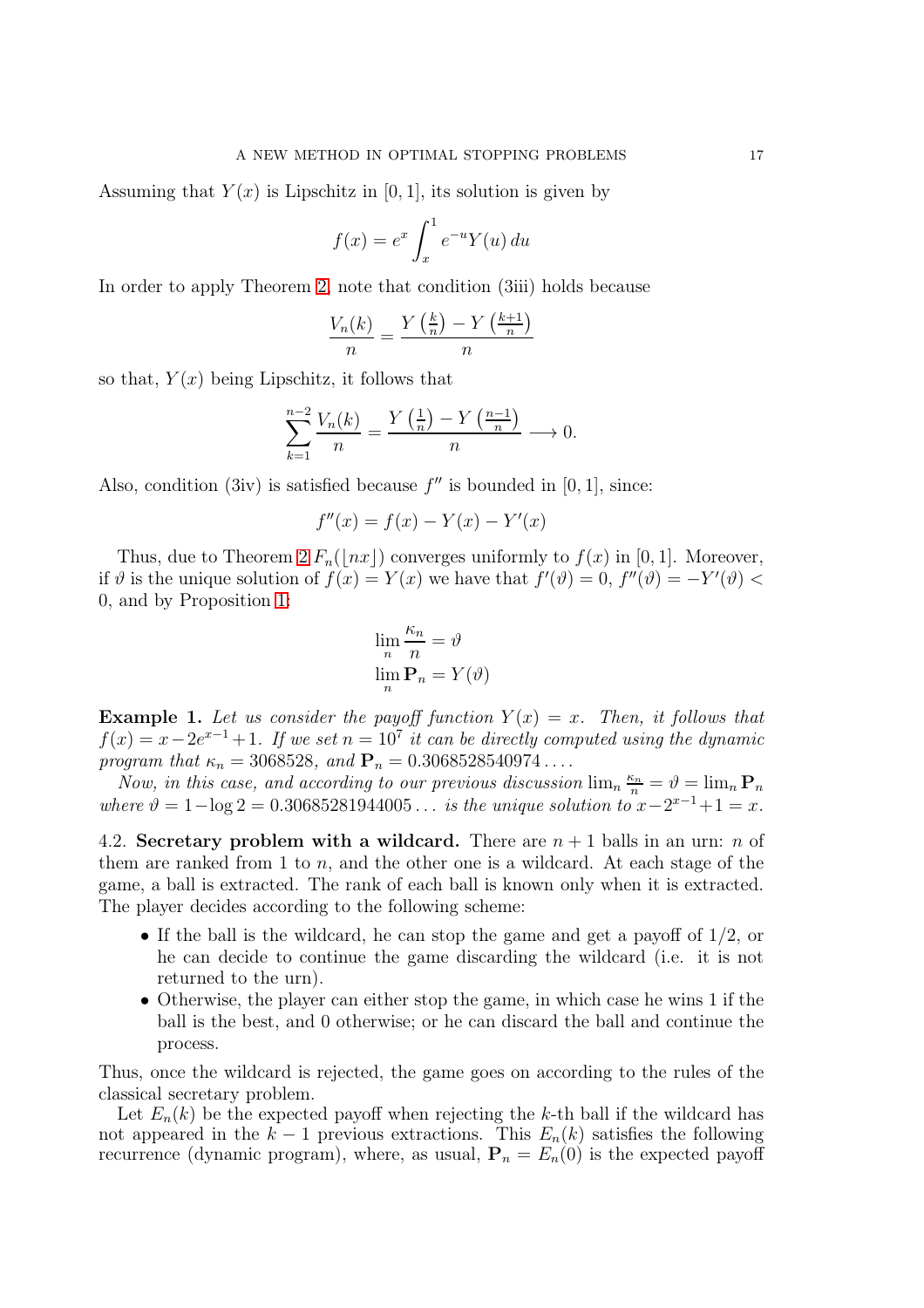using the optimal strategy.

$$
E_n(k) = \frac{1/2}{n - k + 1} + \frac{n - k}{n - k + 1} \cdot \frac{1}{k + 1} \cdot \max\left\{\frac{k + 1}{n}, E(k + 1)\right\} + \frac{n - k}{n - k + 1} \cdot \frac{k}{k + 1} \cdot E_n(k + 1);
$$
  

$$
E_n(n) = \frac{1}{2}
$$

The optimal strategy in this game is a threshold strategy, as we see in the following result.

**Proposition 4.** For each  $n > 1$  there is  $\kappa_n$  such that the following strategy is optimal:

- (1) Stop the game whenever the wildcard is extracted. Otherwise,
- (2) Before the  $\kappa_n$ -th extraction continue the game, and
- (3) From the  $\kappa_n$ -th extraction on, choose any ball which is better than the previous ones (or is the wildcard, obviously).

Proof. Certainly, if the wildcard in encountered, it must always be chosen because if it is discarded we are in the classical secretary problem in wich the expected payoff is always smaller than 1/2 and there is no value in continuing with the process.

On the other hand, the function  $E_n(k)$  is trivially non-increasing in k. This implies that if, for a specific  $k$ , the optimal decision is to stop with any ball better than the previous ones, then the same holds for all values greater than  $k$ . In other words,

$$
E_n(k) \le k/n \Longrightarrow E_n(k+1) \le \frac{k+1}{n}
$$

and this finishes the proof.

Let now  $F_n(k)$  be the expected payoff following a strategy that consists in rejecting the k-th ball and then choosing either the wildcard or the first ball which is better than the previous ones. Thus,

$$
F_n(k) = \frac{3n - 2k}{2n(n - k + 1)} + \frac{k(n - k)}{(k + 1)(n - k + 1)} F_n(k + 1),
$$
  

$$
F_n(n) = 1/2.
$$

<span id="page-17-0"></span>TABLE 10. Data for the wildcard game.

| $^{\prime}$<br>$\boldsymbol{\mu}$   | $\sqrt{ }$<br>$\sim$<br>$\sim$<br>$n_{\lambda}$<br>◡      | $\sim$<br>$S_{n}$<br>$\overline{\mathcal{U}}$                                                                                                                    | $\sim$<br>aι<br>w<br>◡                                     | $\sqrt{ }$<br>$\mathbf{v}$<br>$\mathbf{11}_n$      | $\sim$<br>$\mu$ <sup>1</sup><br>$\boldsymbol{\cdot}$                | $\sim$<br>$h_{\perp}$<br>1U<br>u |
|-------------------------------------|-----------------------------------------------------------|------------------------------------------------------------------------------------------------------------------------------------------------------------------|------------------------------------------------------------|----------------------------------------------------|---------------------------------------------------------------------|----------------------------------|
| <b>.</b><br>$\sim$<br>$\Omega$<br>▵ | $3n-2k$<br>$2n(n-$<br>$\rightarrow$<br>$-k$ .<br><b>I</b> | $\Omega$<br>$_{3n}$<br>$\lfloor nx \rfloor$<br>!— 4<br>$2(n-$<br>nx<br>$\pm$<br>—<br>$\mathbf{\mathbf{\mathbf{\mathbf{\mathbf{\mathbf{\mathbf{\mathbf{I}}}}}}}}$ | 2x<br>ິ<br>$\overline{\phantom{0}}$<br>v<br>2x<br>$\Omega$ | $(n-k)k$<br>$(1)(k+1)$<br>$\cdot_n$<br>"<br>$-k$ . | $n(n+$<br>$n-$<br>n x<br>nx<br>$\overline{\phantom{0}}$<br><b>.</b> | $x-$<br>$\sim$ 4<br>w            |

Table [10](#page-17-0) contains the relevant data and the IVP is:

$$
\begin{cases}\n y' = \frac{y}{x - x^2} - \frac{3 - 2x}{2 - 2x} \\
 y(1) = \frac{1}{2}\n\end{cases}
$$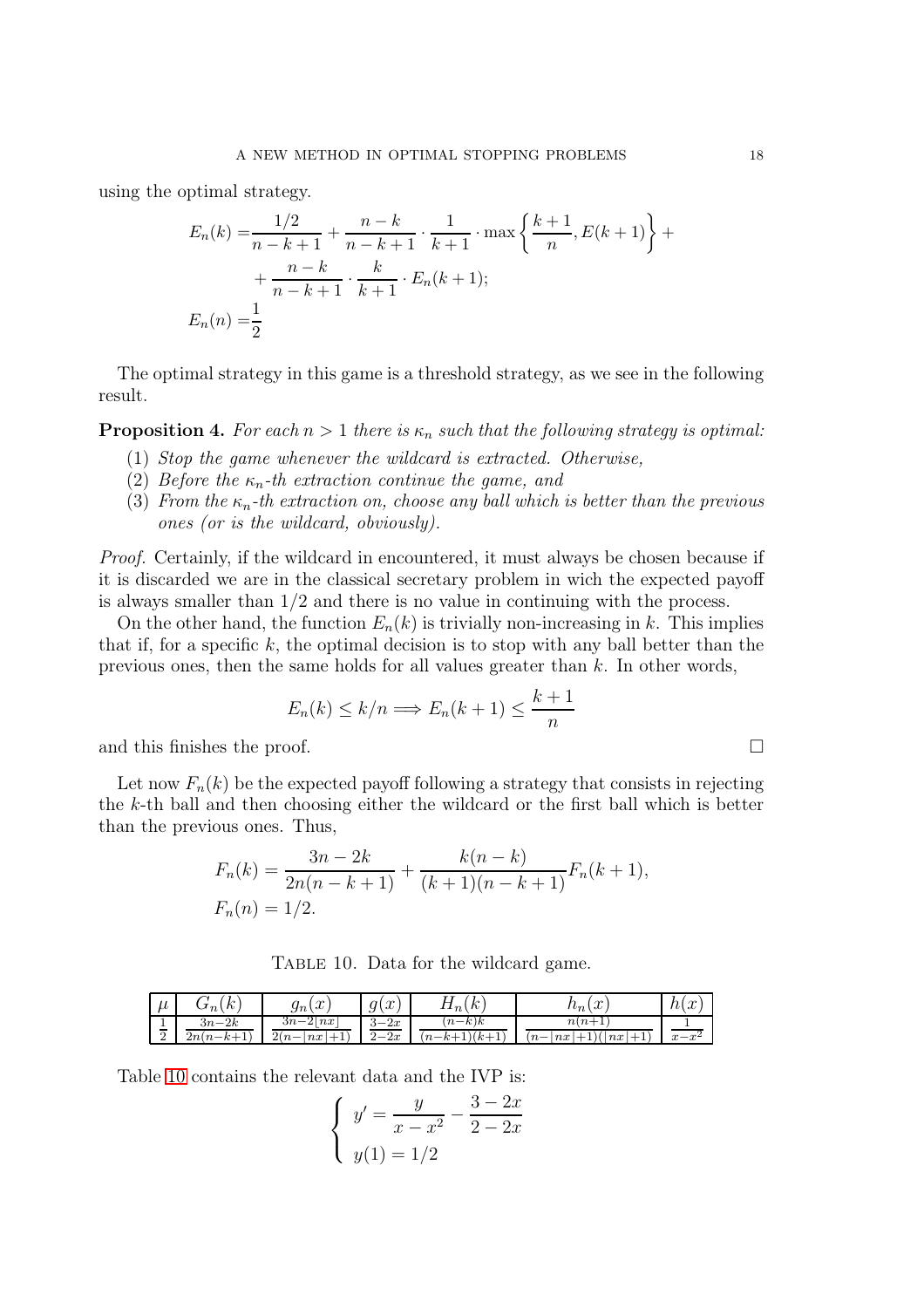which, despite the singularity at  $x = 1$ , has the unique solution (continuous in [0, 1]):

$$
f(x) = \frac{-2x^2 + 2x + 3x \log(x)}{2(x-1)}
$$

Condition (3iii) of Theorem [2](#page-4-1) holds because

$$
V_n(k) = \frac{3n\left((k+n+1)\log\left(\frac{k+1}{n}\right) - 2(k-n+1)\right)}{2(k-n-1)(k-n+1)^2} < \frac{1}{k}
$$

while condition (3iv) also holds because:

$$
|f''(x)| = \left| -\frac{3(x^2 - 2x \log(x) - 1)}{2(x - 1)^3 x} \right|
$$

is an decreasing function and

$$
|M_n(k)| = -f''(k/n) = \frac{3n^2\left(-k^2 + 2kn\log\left(\frac{k}{n}\right) + n^2\right)}{2k(k-n)^3} < \frac{n}{k}
$$

Hence, we conclude that  $F_n(\lfloor nx \rfloor)$  converges uniformly to  $f(x)$  in [0, 1] and we have the following

# Proposition 5.

$$
\lim_{n} \frac{\kappa_n}{n} = -\frac{3}{4}W\left(-\frac{4}{3e^{4/3}}\right) = 0.545605016560\dots
$$

Proof. First of all, note that

$$
F_n(\kappa_n) > \frac{\kappa_n}{n}
$$
 and  $F_n(\kappa_n + i) \le \frac{\kappa_n + i}{n}$  for all  $i = 1, ..., n - \kappa_n$ .

Consequently, the result follows from Proposition [2,](#page-6-1) and the fact that  $f(x) = x$  has a single solution in  $(0, 1]$ .

We also have

**Proposition 6.** Let 
$$
\vartheta = -\frac{3}{4}W(-\frac{4}{3e^{4/3}})
$$
. Then,  

$$
\lim_{n} \mathbf{P}_{n} = \frac{1}{2}\vartheta + (1 - \vartheta)\vartheta = 0.5207226907...
$$

*Proof.* The probability of reaching step  $\kappa_n$  without having extracted the wildcard is clearly  $1 - \frac{k_n}{n+1}$ . As a consequence,

$$
\mathbf{P}_n = \frac{1}{2} \frac{\kappa_n}{n+1} + \left(1 - \frac{\kappa_n}{n+1}\right) F_n(k_n).
$$

Then, the result follows because  $\lim_{n} F_n(\kappa_n) = f(\vartheta) = \vartheta$ , and  $\frac{\kappa_n}{n} \longrightarrow \vartheta$  due to the previous proposition.  $\Box$ 

**Remark 3.** These results seem to be accurate. In fact, for  $n = 10^7$  we obtain following the values using directly the dynamic program:

$$
\mathbf{P}_{10^7} = 0.520722700032...
$$
  

$$
\kappa_{10^7} = 5456050.
$$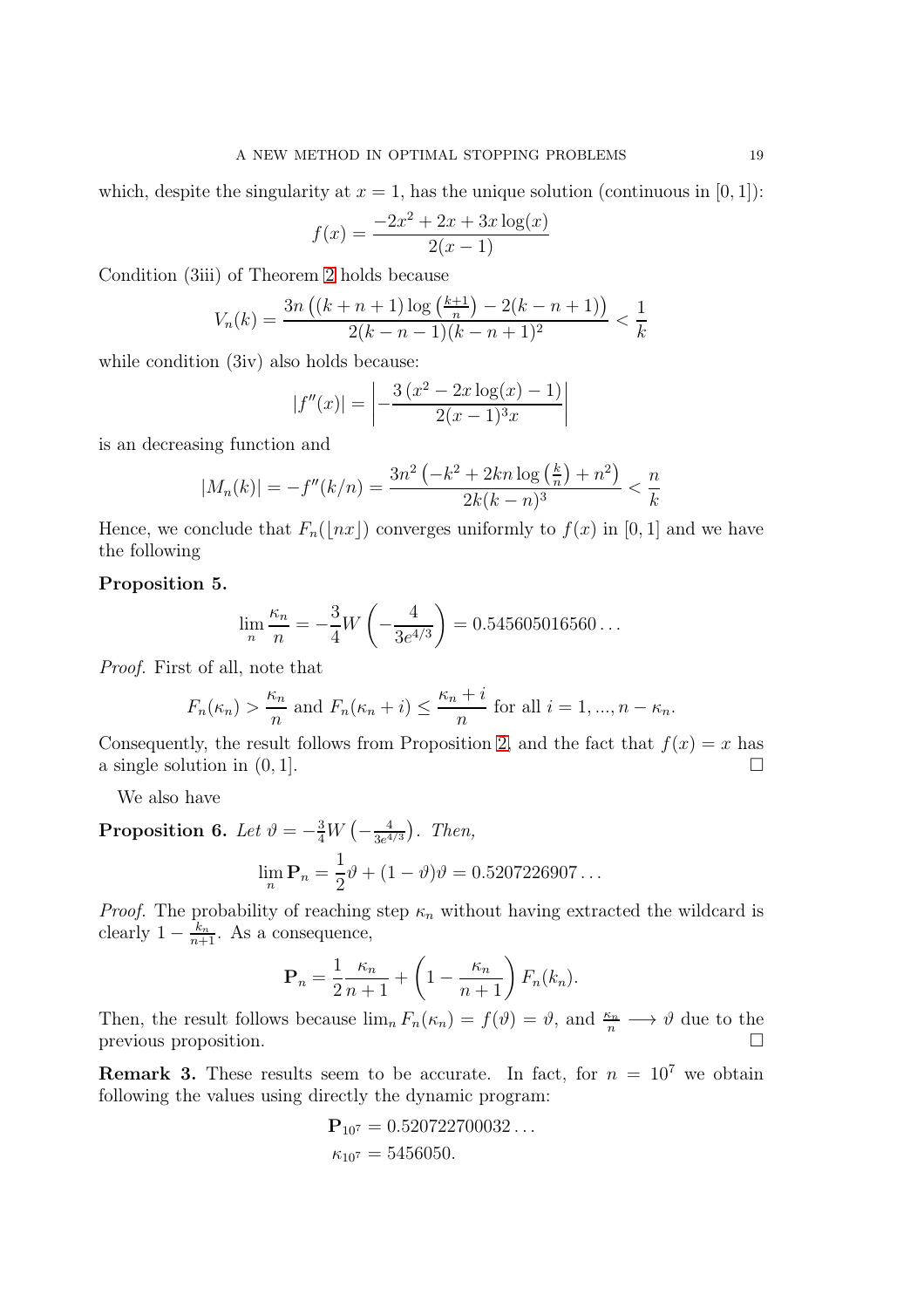4.3. Secretary problem with random interruption. There are  $n$  ranked balls (from 1 to  $n$ ) in an urn. At each stage of the game, a ball is extracted. The rank of each ball is known only when it is extracted. The game is the classical secretary game with the modification that at each stage, a random event with probability  $1/n$ decides whether the game stops without payoff or continues (e.gr. the ball may "blow up" and end the game with probability  $1/n$ .

The probability of success (i.e. choosing the best ball) using the optimal strategy (whatever this might be) is  $F_n(0)$ , and can be computed by means of the following dynamic program, where  $\overline{F}_n(k)$  is the probability of success after rejecting the k-th ball and following the optimal strategy from that point on:

$$
\overline{F}_n(k) = \left(1 - \frac{1}{n}\right) \left(\frac{\max\left(\frac{k+1}{n}, \overline{F}_n(k+1)\right)}{k+1} + \frac{k\overline{F}_n(k+1)}{k+1}\right)
$$

$$
\overline{F}_n(n) = 0.
$$

It is easy to see that the optimal strategy is threshold. Let now  $F_n(k)$  be the probability of success after rejecting the  $k$ -th ball, and then choosing the first ball which is better than the all the previous ones. The following recurrence holds:

$$
F_n(k) = \frac{n-1}{n^2} + \frac{k(n-1)}{(k+1)n} F_n(k+1),
$$
  

$$
F_n(n) = 0.
$$

The data for this game is summarized in Table [11](#page-19-0)

<span id="page-19-0"></span>Table 11. Data for Game III.

| (k) | $g_n(x)$   $g(x)$ | $H_n(k)$ | $h_n(x)$      | $\boldsymbol{x}$ |
|-----|-------------------|----------|---------------|------------------|
|     |                   |          | $^{nx}$<br>nx |                  |

In this case, the IVP to be solved is

$$
\begin{cases} y' = \left(\frac{1}{x} + 1\right) y(x) - 1 \\ y(1) = 0 \end{cases}
$$

whose solution is

$$
f(x) = e^x x (Ei(-1) - Ei(-x)),
$$

where  $Ei(x)$  is the so-called exponential integral function.

$$
Ei(x) = \int_{-\infty}^{x} \frac{e^t}{t} dt,
$$

and we extend  $f(x)$  to 0 by continuity as  $f(0) = 0$ .

Condition (3iii) of Theorem [2](#page-4-1) holds because

$$
V_n(k) = \frac{e^{\frac{k+1}{n}} \left( \text{Ei}(-1) - \text{Ei} \left( -\frac{k+1}{n} \right) \right) - 1}{n} < \frac{1}{k}
$$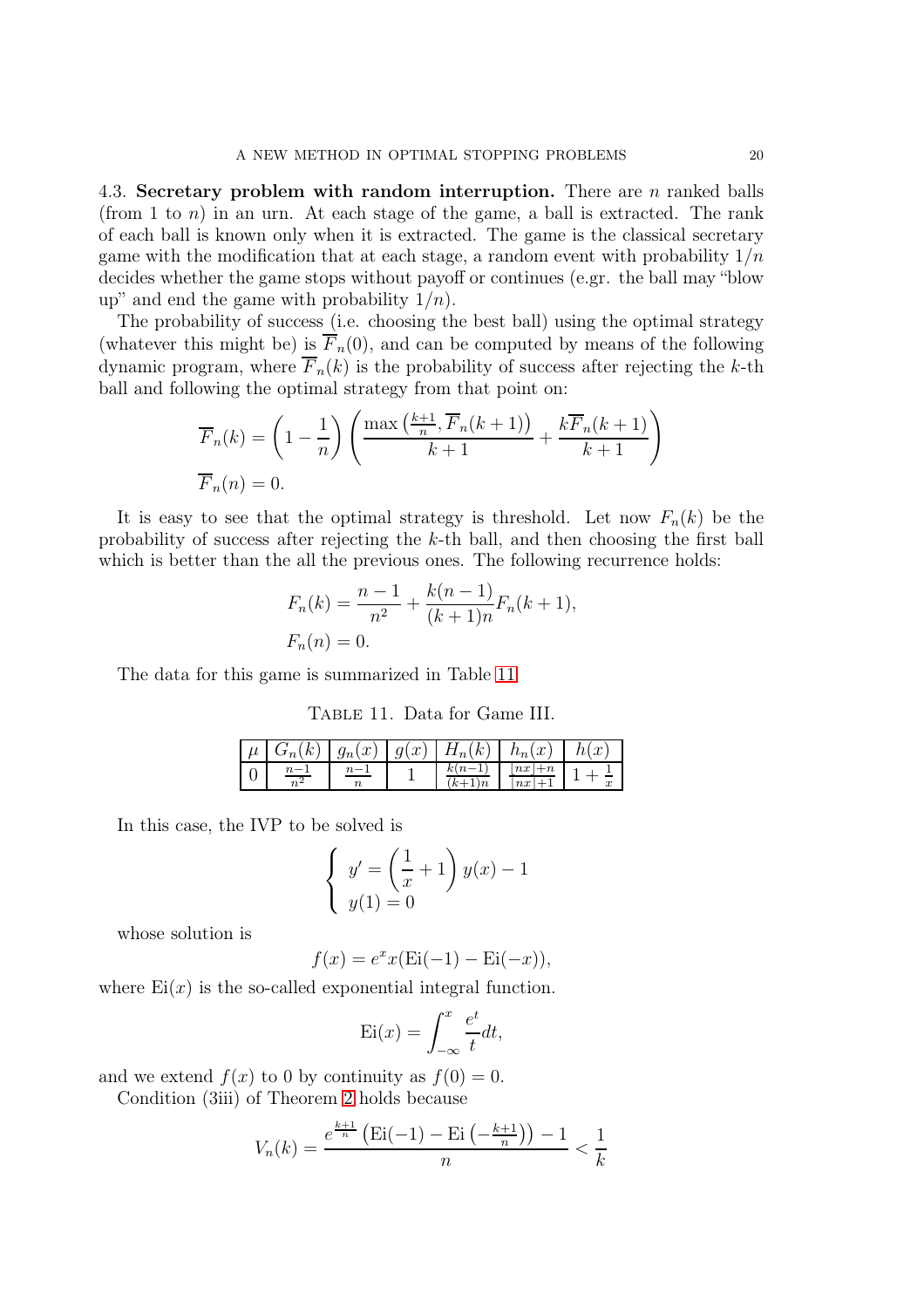while condition (3iv) holds because

$$
f''(x) = e^x(x+2)(\text{Ei}(-1) - \text{Ei}(-x)) - \frac{x+1}{x}
$$

and

$$
\sum_{k=1}^{n-2} M_n(k) < \frac{\log(n)}{n}.
$$

Hence, we conclude that  $F_n(|nx|)$  converges uniformly to  $f(x)$  in [0, 1] and we have the following

**Proposition 7.** Let  $\vartheta = 0.27105459032...$  be the only solution in  $(0, 1]$  of

$$
e^{-x} = \int_{-x}^{-1} \frac{e^t}{t} dt.
$$

Then,

$$
\lim_{n} \frac{\kappa_n}{n} = \vartheta
$$
  
\n
$$
\lim_{n} \mathbf{P}_n = f(\vartheta) e^{-\vartheta} = 0.2066994179096392...
$$

*Proof.* First of all, note that  $F_n(\kappa_n) > \frac{\kappa_n}{n}$  $\frac{\kappa_n}{n}$  and  $F_n(\kappa_n+i) \leq \frac{\kappa_n+i}{n}$  $\frac{n+1}{n}$  for all  $i > \kappa_n$ . So by Proposition [2,](#page-6-1)  $\lim_{n} \frac{\kappa_n}{n}$  $\frac{\epsilon_n}{n}$  is the only positive root of  $f(x) = x$ , which is  $\vartheta$ .

Now, in order to succeed using the optimal threshold  $\kappa_n$ , two successive independent events must take place:

- A) The  $\kappa_n$ -th extraction takes place and the game does not end because of the random event (i.e. the ball does not "blow-up"). This happens with probability  $\left(1-\frac{1}{n}\right)$  $\frac{1}{n}\Big)^{\kappa_n}.$
- B) The  $\kappa_n$ -th ball is rejected and, after this rejection, the game ends successfully following the threshold strategy with threshold  $\kappa_n$ . This happens with probability  $F_n(\kappa_n)$ .

Consequently,

$$
\mathbf{P}_n = \left(1 - \frac{1}{n}\right)^{\kappa_n} F_n(\kappa_n)
$$

and the result follows because  $\lim_{n} F_n(\kappa_n) \longrightarrow f(\vartheta)$ , and  $\lim_{n} (1 - 1/n)^{\kappa_n} = e^{-\vartheta}$ .  $\Box$ 

**Remark 4.** This proposition seems to be accurate. In fact, for  $n = 10^7$  we obtain following the values using directly the dynamic program:

$$
\mathbf{P}_{10^7} = 0.206699425033...,
$$
  

$$
\kappa_{10^7} = 2710546.
$$

4.4. Secretary problem with penalty if the second best is selected. This is an original variant in which, if the second best candidate is chosen, then a penalty is incurred. Success provides a payoff of 1, whereas the penalty is  $b \geq 0$ . The most similar problem is studied by Gusein-Zade in [\[15\]](#page-29-21), where the aim is to choose the best or the second best candidate with respective payoffs  $u_1$  and  $u_2$ , both greater than 0. However, our case is not covered because  $u_2$  would be  $-b < 0$ .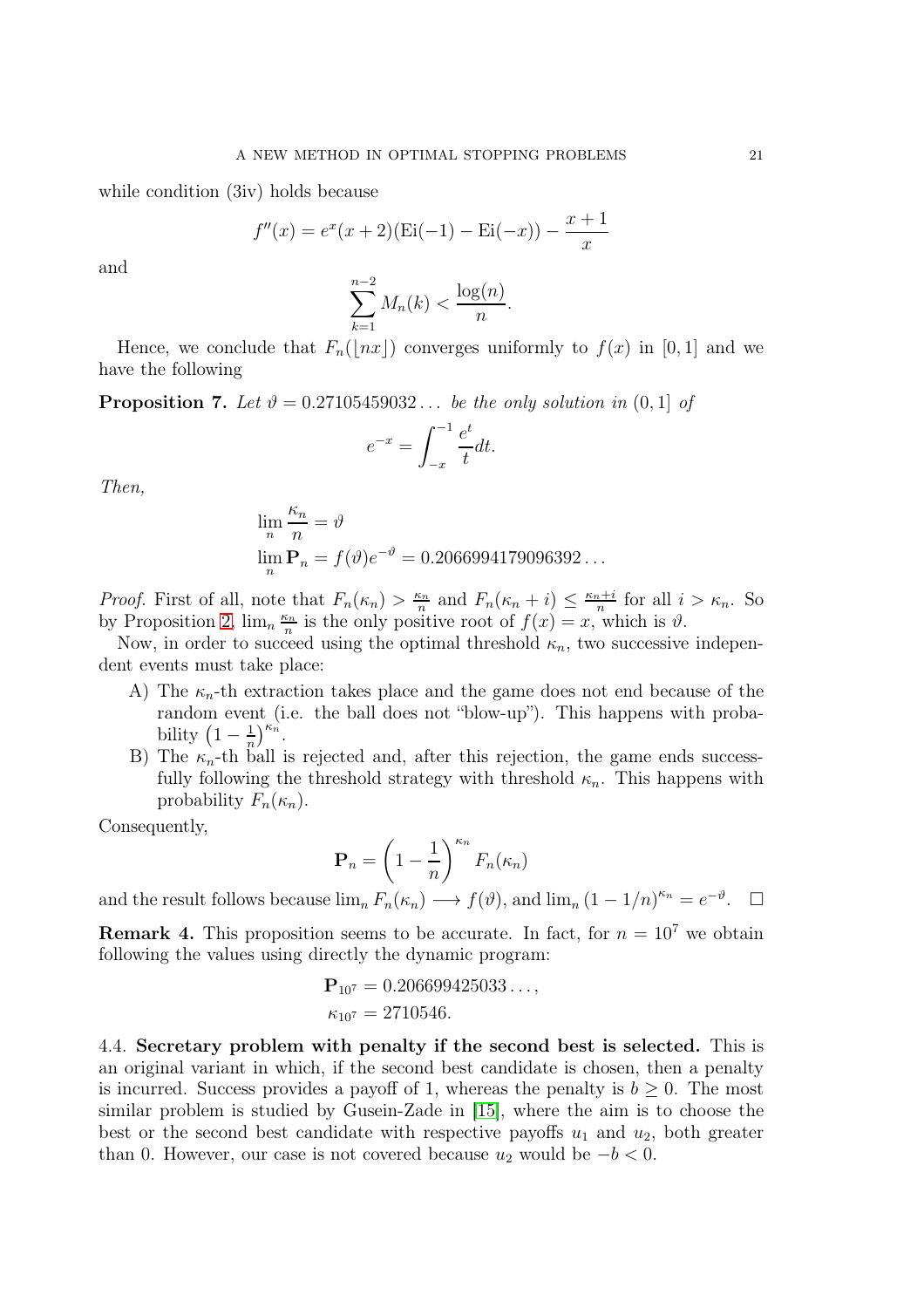Let  $S_n(k)$  be the probability that, a candidate which is the second best up to the  $k$ -th interview turns out to be the global second best. By definition:

$$
S_n(k) = \frac{\binom{k}{2}}{\binom{n}{2}} = \frac{k^2 - k}{n^2 - n}
$$

On the other hand, let  $\mathfrak{M}_n(k)$  be the expected payoff when choosing at step k the best candidate to date. Then,  $\mathfrak{M}_n(k)$  satisfies the following recurrence

$$
\mathfrak{M}_n(k) = \frac{-b}{k+1} S_n(k+1) + \frac{k}{k+1} \mathfrak{M}_n(k+1),
$$
  

$$
\mathfrak{M}_n(n) = 1
$$

and it can be seen that

$$
\mathfrak{M}_n(k) = \frac{k(b(k-n)+n-1)}{(n-1)n}.
$$

Just like in the classical Secretary problem we have that  $p_k^{(n)} = \frac{1}{k}$  $\frac{1}{k}$ , but the difference is that in this situation the payoff function is  $P_k^{(n)}$  $\mathfrak{M}_k^{(n)}(1) = \mathfrak{M}_n(k)$ . Consequently, if  $E_n(0)$  is the expected payoff using the optimal strategy, then the following dynamic program holds:

$$
E_n(k) = \frac{1}{k+1} \max \{ \mathfrak{M}_n(k+1), E_n(k+1) \} + \frac{k}{k+1} E_n(k+1),
$$
  

$$
E_n(n) = 0.
$$

Thus, reasoning as usual, if  $F_n(k)$  is the expected payoff when rejecting the k-th candidate and using  $k$  as threshold, we have that

$$
F_n(k) = \frac{1}{k+1} \mathfrak{M}_n(k+1) + \frac{k}{k+1} F_n(k+1),
$$
  

$$
F_n(n) = 0.
$$

Table [12](#page-21-0) summarizes the relevant data

<span id="page-21-0"></span>Table 12. Penalty if second best is selected

| $\cdot$<br>$\mu$ | $\kappa$<br>$\sim$<br>$\overline{n}$<br>v | $\sim$<br>∼<br>$\mathcal{Y}^n$<br>w      | $\sim$<br>u<br>◡                                              | $\sim$<br>$\mathbf{u}$<br>$\mathbf{u}_n$ | $\sim$<br>$\cdots$<br>.i | $\sim$<br>$\overline{\phantom{a}}$<br>u |
|------------------|-------------------------------------------|------------------------------------------|---------------------------------------------------------------|------------------------------------------|--------------------------|-----------------------------------------|
| ັ                | $\mathfrak{M}_n($<br>L<br><b>.</b><br>--  | $\mathfrak{M}_n$<br>n x<br>$_{nx}$<br>-- | $\bm{\mathsf{\nu}}$<br>$\boldsymbol{\omega}$<br><u>.</u><br>– | ı.<br>$\sim$                             | $_{nx}$<br><b>.</b>      | —<br>$\boldsymbol{x}$                   |

And the IVP is

$$
\begin{cases} y'(x) = -b(x-1) + \frac{y}{x} - 1 \\ y(1) = 0 \end{cases}
$$

whose solution is

$$
f_b(x) = -bx^2 + bx + bx\log(x) - x\log(x)
$$

Condition (3iii) of Theorem [2](#page-4-1) holds because

$$
V_n(k) = \frac{-b(3k+2)n + b(k+1)^2 + (b-1)n^2 + n}{(k+1)(n-1)n} < \frac{b}{k}
$$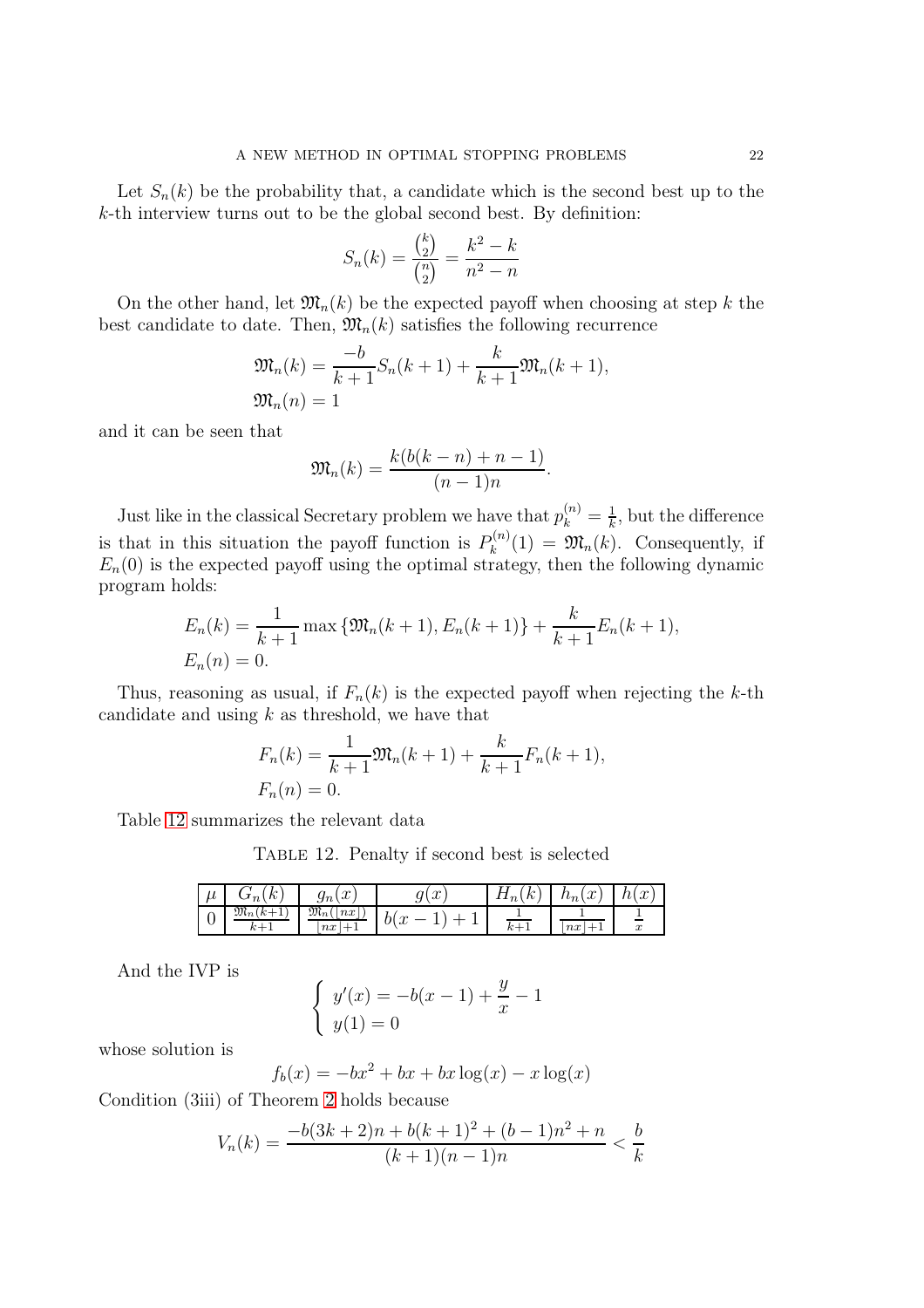and condition (3iv) holds because:

$$
M_n(k) = f''\left(\frac{k+1}{n}\right) = \frac{bn}{k+1} - 2b - \frac{n}{k+1} < \frac{bn}{k}.
$$

Thus,  $F_n(\lfloor nx \rfloor)$  converges uniformly to  $f(x)$  on [0, 1]. Moreover, if  $\vartheta_b$  is such that  $f_b(\vartheta_b)$  is maximum, by Proposition [1,](#page-6-0) we have that

$$
\lim_{n} \frac{\kappa_n}{n} = \vartheta_b := \begin{cases} e^{-1} & \text{if } b = 0 \\ \frac{(1-b)}{2b} W \left( \frac{b}{1-b} \left( 2^{1-b} e^{2b-1} \right)^{\frac{1}{1-b}} \right) & \text{if } 0 < b < 1 \\ \frac{1}{2} & \text{if } b = 1 \\ \frac{(1-b)}{2b} W_{-1} \left( \frac{b}{1-b} \left( 2^{1-b} e^{2b-1} \right)^{\frac{1}{1-b}} \right) & \text{if } b > 1 \\ \frac{e^{-1}}{2b} & \text{if } b = 0 \end{cases}
$$
\n
$$
\lim_{n} \mathbf{P}_n = f_b(\vartheta_b) = \begin{cases} e^{-1} & \text{if } b = 1 \\ \frac{1}{4} & \text{if } b = 1 \\ -\frac{\vartheta_b \left( 2(b-1) \log \left( -\frac{\vartheta_b}{2b} \right) + 2b + \vartheta_b \right)}{4b} & \text{if } 0 \neq b \neq 1 \end{cases}
$$

**Example 2.** If  $b = 2$ , using the previous results we have that  $\lim_{n \to \infty} \frac{\kappa_n}{n} = \vartheta_2 =$  $-\frac{1}{4}W_{-1}\left(-\frac{4}{e^3}\right)$  $\frac{4}{e^3}$  = 0.63741732638 ... and  $\lim_n \mathbf{P}_n = \vartheta_2(2-2\vartheta_2 + \log(\vartheta_2)) = 0.17518436956...$ 

These results seem accurate since, for  $n = 10^7$ , the following values can be computed directly using the dynamic program:

$$
\begin{aligned} \mathbf{P}_{10^7} &= 0.175184397659986 \ldots, \\ \kappa_{10^7} &= 6374173. \end{aligned}
$$

## 5. Future Perspectives

Our methodology extends to practically any optimal-stopping problem for which the optimal strategy has a single threshold value. When there are several thresholds, there is an important modification in the theoretical background still undeveloped. On a different note, there are sequences of functions defined by recurrences whose associated functions  $f_n(x) := F_n(\vert nx \vert)$  are not uniformly convergent in the closed interval  $[0, 1]$  but seem to converge pointwise in the open interval  $(0, 1)$ . We provide some insight on these two issues in what follows.

5.1. Punctual non-uniform convergence. Under certain conditions, even though  ${f_n}$  may not converge uniformly in [0, 1], it does converge punctually in (0, 1) to a  $\mathcal{C}^1$  function f satisfying the differential equation from Theorem [2.](#page-4-1) This function f may not extend continuously to 1 or, even if it does,  $f(1)$  may not coincide with the final value  $\mu$ . We hope to find sufficient conditions guaranteeing this punctual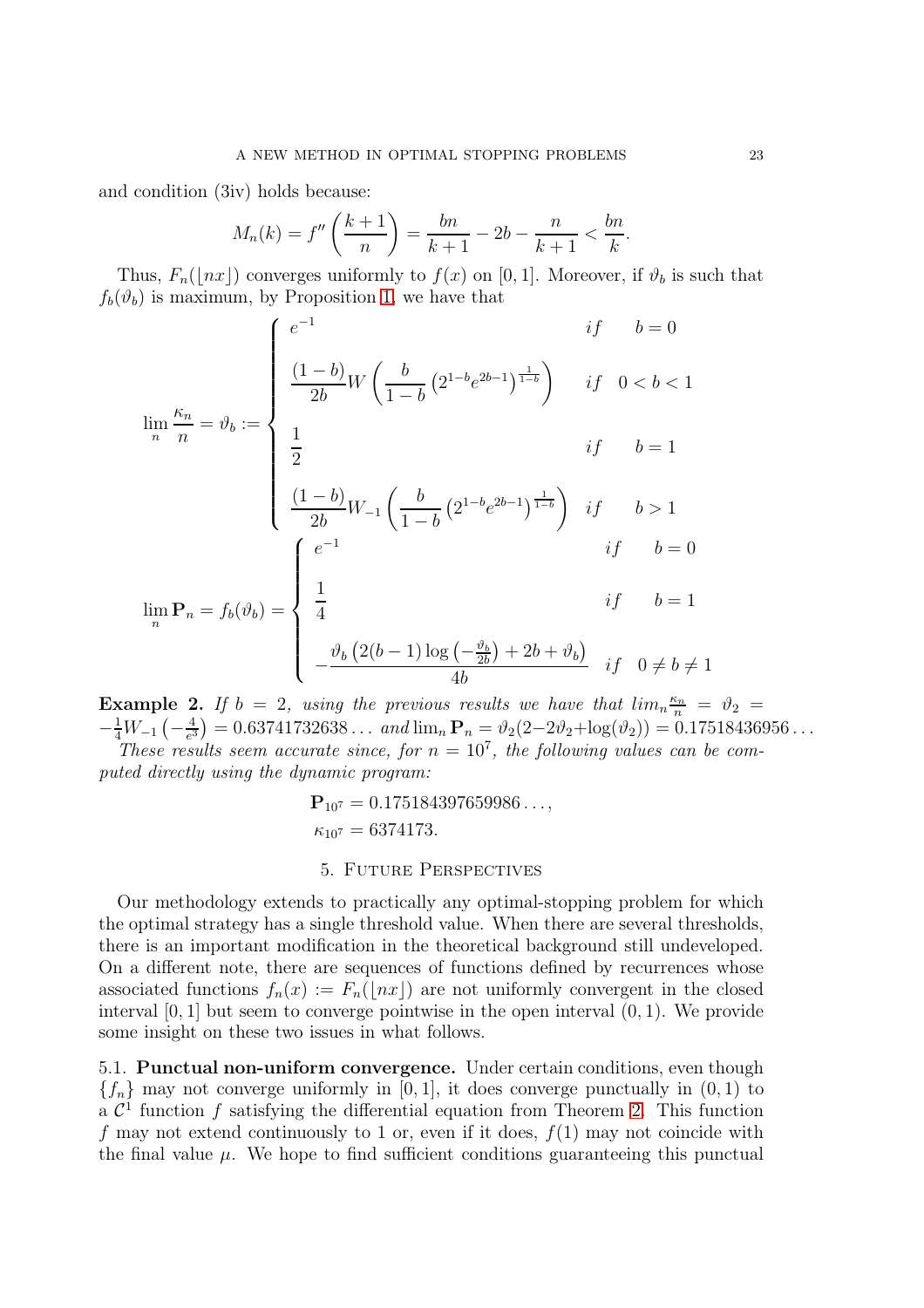convergence of  $\{f_n\}$  in  $(0, 1)$  to such an f, and determining what  $f(1)$  must be (or what conditions it must satisfy). In this regards we state the following conjectures:

<span id="page-23-0"></span>**Conjecture 1.** Let  $\{F_n\}$ ,  $\{G_n\}$  and  $\{H_n\}$  be sequences of real functions on  $\{1, \ldots, n\}$ satisfying

$$
F_n(k) = G_n(k) + H_n(k)F_n(k+1),
$$
  

$$
F_n(n) = \mu,
$$

and assume that the functions defined in [0, 1] by  $g_n(x) := nG_n(\vert nx \vert)$  and  $h_n(x) :=$  $n(1 - H_n(\lfloor nx \rfloor))$  converge pointwise in  $(0, 1)$  to continuous functions g and h, and that the differential equation

$$
y'(x) = -g(x) + h(x)y(x)
$$

admits a solution  $y(x)$  in  $(0, 1]$  only for the final condition  $y(1) = \Theta$ . Then  $F_n(\lfloor nx \rfloor)$ converges pointwise in  $(0, 1)$  to a function  $f \in C^1(0, 1]$  satisfying

$$
f'(x) = -g(x) + h(x)f(x)
$$
 for  $x \in (0, 1)$   
 $f(1) = \Theta.$ 

<span id="page-23-2"></span>Conjecture 2. With the same notation as in Conjecture [1,](#page-23-0) and under the same conditions on  $g_n$  and  $h_n$ , let us assume that the following limit exists:

$$
\Theta = \lim_{n \to \infty} \lim_{k \to \infty} F_n(n - k).
$$

Then  $F_n(\lfloor nx \rfloor)$  converges pointwise in  $(0,1)$  to a function  $f \in C^1(0,1]$  satisfying

$$
f'(x) = -g(x) + h(x)f(x),
$$
  
 
$$
f(1) = \Theta.
$$

We provide two examples to illustrate these conjectures and to show that they seem plausible.

<span id="page-23-1"></span>Example 3. Consider the following sequences:

$$
F_n(k) = G_n(k) + H_n(k)F_n(k+1),
$$
  

$$
F_n(n) = \mu,
$$

where

$$
G_n(k) := \frac{k}{n^2} + \frac{2(k+2n)}{n(-3k+3n+2)},
$$

and

$$
H_n(k) := \frac{3n - 3k}{-3k + 3n + 2}.
$$

We have  $G_n(n-1) + \mu H_n(n-1) = \frac{3(\mu+2)}{5}$ , so that condition (2) of Theorem [2](#page-4-1) holds if and only if  $\mu = 3$ . All the other conditions hold irrespective of  $\mu$ . Consider the corresponding differential equation (obtained using our methodology):

$$
y'(x) = \frac{2y(x)}{3-3x} - \frac{-3x^2 + 5x + 4}{3-3x}.
$$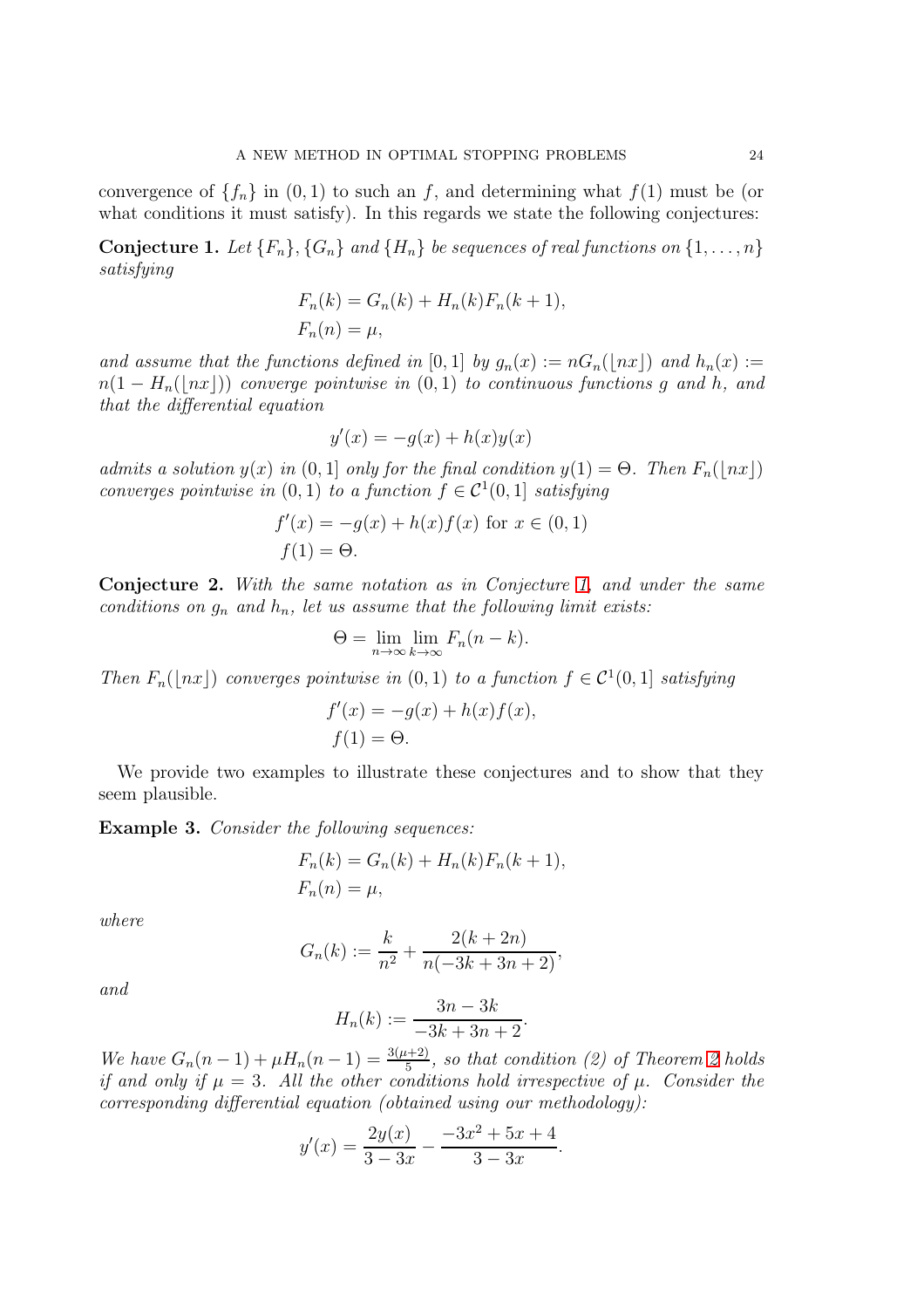It has a single solution in  $(0, 1]$  with final condition  $y(1) = 3$ , namely:

$$
y(x) = \frac{1}{40} \left( -15x^2 + 22x + 113 \right)
$$

We plot in Figures [1,](#page-24-0) [2](#page-24-1) and [3](#page-24-2) the functions  $F_n(\lfloor nx \rfloor)$  whith  $\mu \in \{3, 8/3, 10/3\}$  for several values of n, to illustrate the likely uniform convergence in the first case, and the non-uniformity in the other two. The punctual convergence to  $g(x)$  in  $(0, 1)$  holds regardless of the value of  $\mu$ .



FIGURE 1. Likely uniform convergence in [0,1] for  $\mu = 3$  in Example [3.](#page-23-1)

<span id="page-24-0"></span>

FIGURE 2. Pointwise, but not uniform, convergence in [0,1) for  $\mu =$ 8/3 in Example [3.](#page-23-1)

<span id="page-24-1"></span>

FIGURE 3. Pointwise, but not uniform, convergence in [0,1] for  $\mu =$  $10/3$  in Example [3.](#page-23-1)

Example 4. Let now

<span id="page-24-2"></span>
$$
F_n(k) = G_n(k) + H_n(k)F_n(k+1),
$$
  

$$
F_n(n) = \mu
$$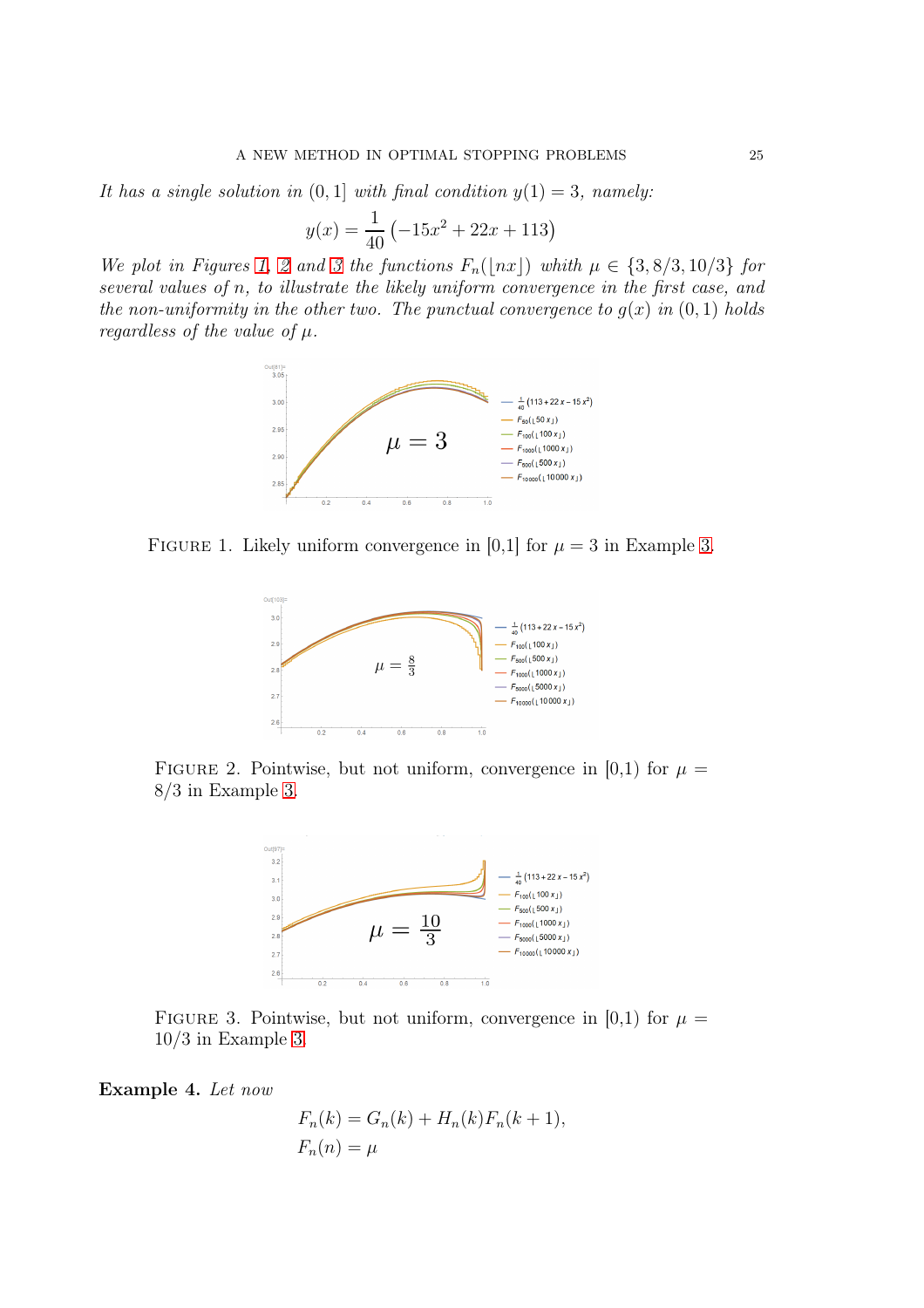where

$$
G_n(k) = \left(\frac{k}{n}\right)^n + \frac{1}{k+n}; \ H_n(k) = \frac{k}{k+1}
$$

.

In this case,

$$
G_n(n-1) + \mu H_n(n-1) = \left(\frac{n-1}{n}\right)^n + \frac{1}{2n-1} - \frac{\mu}{n} + \mu
$$

so that  $\lim_{n} G_n(n-1) + \mu H_n(n-1) = \mu + e^{-1} \neq \mu$  and condition (2) in Theorem [2](#page-4-1) does not hold for any value of  $\mu$ .

Let us check Conjecture [2.](#page-23-2) First, note that the following limit exists

$$
\Theta := \lim_{n \to \infty} \lim_{k \to \infty} F_n(n-k) = \frac{1}{e-1} + \mu.
$$

The solution of the differential IVP:

$$
y'(x) = -\frac{1}{x+1} + \frac{y(x)}{x}; \quad y(1) = \Theta
$$

is:

$$
f(x) = x \left( \frac{\log(x) - e \log(2x) + (e - 1)\mu + 1 + \log(2)}{e - 1} + \log(x + 1) \right).
$$

In Figure [4](#page-25-0) one can perceive the expected punctual convergence to  $f(x)$  in  $(0, 1)$ , as conjectured.



<span id="page-25-0"></span>FIGURE 4.  $f_n(x) = F_n(\lfloor nx \rfloor \text{ for } n \in \{20, 100\} \text{ and its limit } f(x) \text{ for }$  $\mu = -1/2.$ 

Let  $\vartheta = 0.34873760521...$  be the value at which  $f(x)$  reaches its maximum in  $[0, 1]$ . Notice the following approximations:

$$
\arg \max \{ F_{10^5}(k) : 0 < k < 10^5 \} = 34873 \approx 10^5 \cdot \vartheta = 34873.760521 \dots
$$

and

$$
\max\{F_{10^5}(k): 0 < k < 10^5\} = 0.25856851103\ldots \approx f(\vartheta) = 0.25856593889\ldots
$$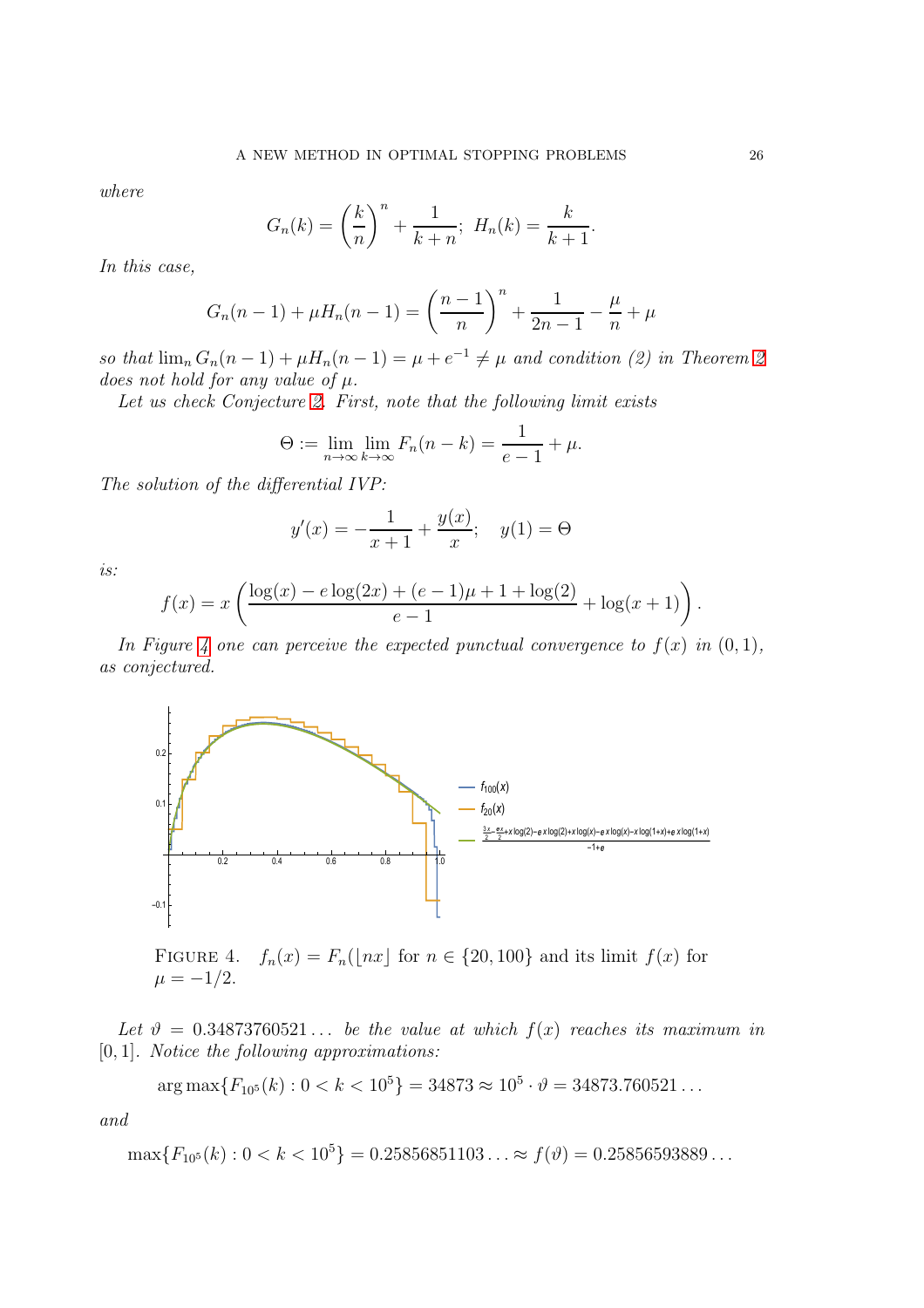5.2. Piecewise functions. Gusein-Zade's generalized version of the secretary problem. There are cases in which the optimal strategy has two (or more) thresholds. In these cases Theorem [2](#page-4-1) and Proposition [2](#page-6-1) can only provide the asymptotic value of the last one. The adaptation of both results to this case is not straightforward but the idea looks promising. The following result, resembling Theorem [1,](#page-2-0) holds in any case.

**Proposition 8.** Let  $\{s_n\}_{n\in\mathbb{N}}$  with  $s_n \in \{0, ..., n\}$  be such that  $\lim_{n\to\infty} \frac{s_n}{n} = s$  are the real sequences of functions  $\{F_n\}_{n\in\mathbb{N}}$ ,  $\{G_n^1\}_{n\in\mathbb{N}}$ ,  $\{G_n^2\}_{n\in\mathbb{N}}$ ,  $\{H_n^1\}_{n\in\mathbb{N}}$  and let  $\{H_n^2\}_{n\in\mathbb{N}}$ defined in  $\{0, ..., n\}$ , satisfy:

$$
F_n(k) = G_n^1(k) + H_n^1(k)F_n(k+1) \text{ if } k < s_n
$$
  
\n
$$
F_n(k) = G_n^2(k) + H_n^2(k)F_n(k+1) \text{ if } s_n \le k < n
$$
  
\n
$$
F_n(n) = \mu.
$$

Given  $x \in \mathbb{R}$ , define

$$
f_n(x) := F_n(\lfloor nx \rfloor)
$$
  
\n
$$
h_n^i(x) := n(1 - H_n^i(\lfloor nx \rfloor))
$$
  
\n
$$
g_n^i(x) := nG_n^i(\lfloor nx \rfloor).
$$

If the following conditions hold:

- i) The sequences  $\{h_n^1\}$  y  $\{g_n^1\}$  converge punctually puntualmente in  $(0, s]$  and uniformly in  $[\varepsilon, s]$  for any  $0 < \varepsilon < s$  to the continuous functions  $h^{1}(x)$  y  $g^1(x)$ , respectively.
- ii) The sequences  $\{h_n^2\}$  y  $\{g_n^2\}$  converge punctually in  $[\mathbf{s}, 1)$  and uniformly in  $[\mathbf{s}, \varepsilon]$ for any  $s < \varepsilon < 1$  to the continuous functions  $h^2(x)$  y  $g^2(x)$ , respectively.
- iii) The sequence  $\{f_n\}$  converges uniformly in [0, 1] to a continuous function f.

Then:  $f(1) = \mu$ , and f is the solution, in [s, 1] of the initial value problem:

$$
y'(x) - g^{2}(x); y(1) = \mu
$$

and, f is also the solution in  $(0, s]$  of the IVP

$$
y'(x) = y(x)g1(x) - g1(x), y(\mathbf{s}) = f(\mathbf{s}).
$$

The proof of this result is identical to the one in [\[14\]](#page-29-2), but it presents the exact same weakness. Namely, the required assumption of the uniform convergence of  $f_n$ . Our approach is to find conditions analogue to those of this paper (cf. Theorem [2\)](#page-4-1) eliminating that requirement.

In what follows, we assume that such a result exists in order to explain how the secretary problem in which success is reached upon choosing either the best or the second-best candidate would be studied (asymptotically). This variant has already been studied by Gilbert and Mosteller [\[13\]](#page-29-0), and by Gusein-Zade [\[15\]](#page-29-21). The following result gives the optimal strategy.

<span id="page-26-0"></span>**Proposition 9.** For any  $n \in \mathbb{N}$  there are  $r_n, s_n \in [0, n]$  such that the following strategy is optimal

(1) Do not choose any candidate up to interview  $r_n$ .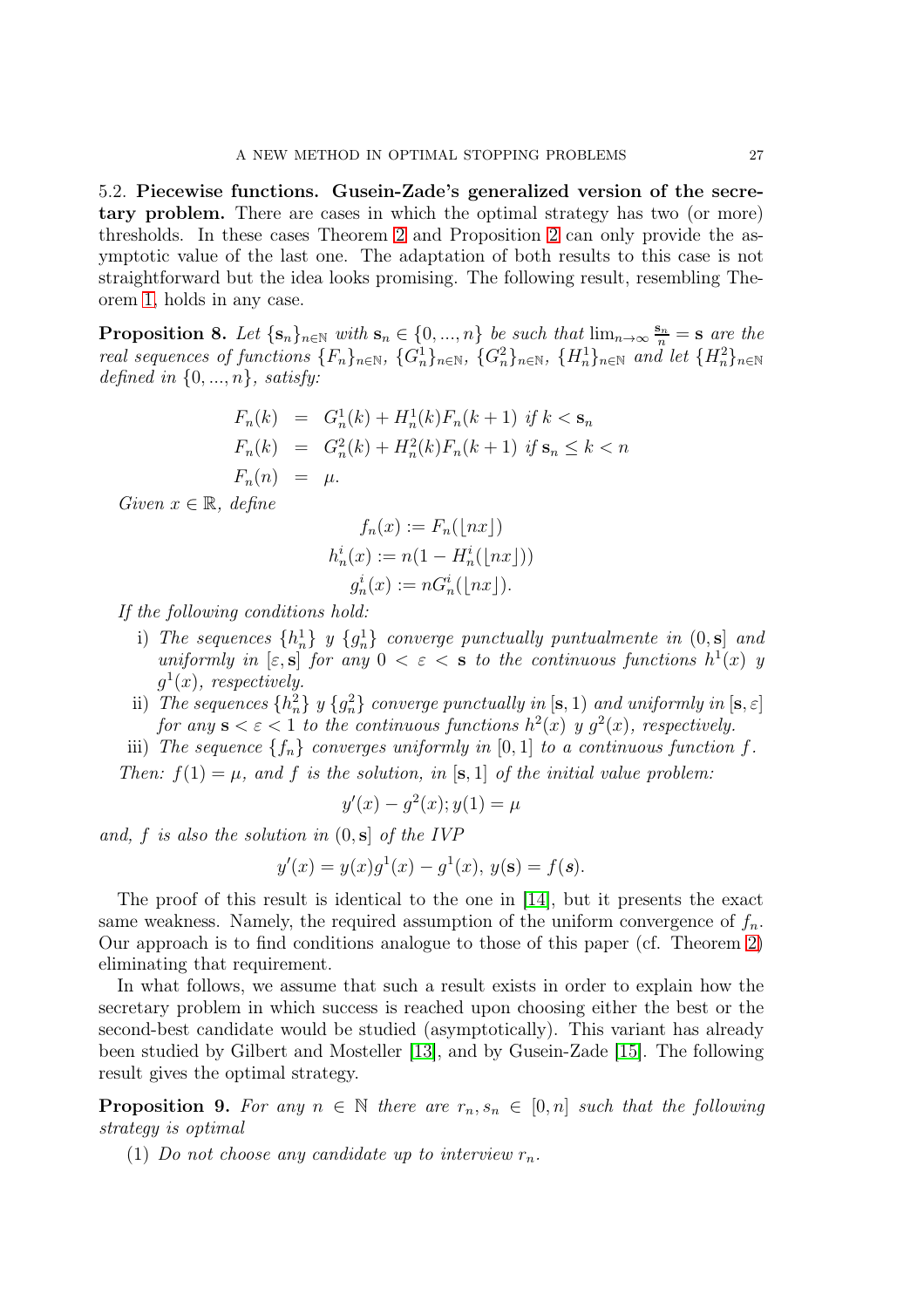- (2) From interview  $r_n$  to  $s_n$  (inclusive), choose the first candidate which is better than the previous ones.
- (3) After interview  $s_n$ , choose the first candidate which is at least the second-best among the already interviewed.

Let  $S_n(k)$  be the success probability when choosing the candidate in the k-th interview, assuming it is the second-best among the interviewed ones. Certainly,

$$
S_n(k) = \frac{\binom{k}{2}}{\binom{n}{2}}.
$$

Let  $M_n(k)$  be the success probability when choosing the candidate in the k-th interview, assuming it is the best among the interviewed ones. The following recurrence holds:

$$
M_n(k) = \frac{1}{k+1} S_n(k+1) + \frac{k}{k+1} M_n(k+1); M_n(n) = 1.
$$

From the above follows that

$$
M_n(k) = \frac{k^2 - 2kn + k}{n - n^2}.
$$

Let  $\overline{F}_n(k)$  be the success probability after rejecting the candidate in the k-th interview, and waiting to choose the first which is at least second-best among the already interviewed. We have:

$$
\overline{F}_n(k) = \frac{2}{n} + \frac{k-1}{k+1} \overline{F}_n(k+1); \overline{F}_n(n) = 0 \Longrightarrow \overline{F}_n(k) = -\frac{2k(k-n)}{(n-1)n}
$$

5.2.1. Computing  $\lim_{n \to \infty} \frac{s_n}{n}$  $\frac{S_{n}}{n}$ . This can truly be done using the results of this paper. Notice that the optimal threshold  $s_n$  is the last value of k for which rejecting a second-best candidate (among the interviewed ones) is preferable to choosing her. That is,  $s_n$  satifies that

$$
S(s_n) = \frac{s_n^2 - s_n}{(n-1)n} < F_n(s_n)
$$

and

$$
F_n(s_n + i) \leq S(s_n + i) = \frac{(s_n + i)^2 - s_n - i}{(n - 1)n}.
$$

We know from the formula for  $F_n(k)$  that  $f_n(x) := F(\lfloor nx \rfloor)$  converges uniformly in  $[0, 1]$  to  $\overline{f}(x) := 2(x - x^2)$ . In addition, it is trivial to verify that  $S(\lfloor nx \rfloor)$  converges in [0, 1] to  $s(x) = x^2$ . Hence, by Proposition [2,](#page-6-1)  $\lim \frac{s_n}{n} = \frac{2}{3}$  $\frac{2}{3}$ , which is the largest solution of the equation  $s(x) = \overline{f}(x)$  in [0, 1].

5.2.2. Computing  $\lim_{n} \frac{r_n}{n}$  $\frac{c_n}{n}$  and the asymptotic probability of success. Since  $s_n$  is the second optimal threshold (Proposition [9\)](#page-26-0), we denote by  $F_n(k)$  the probability of success when rejecting the k-th candidate and waiting to:

- (1) Choose the first one which is the best among the interviewed ones if this happens before the  $s_n$ -th interview, or
- (2) Choose the one which is at least second-best if this happens after the  $s_n$ -th interview.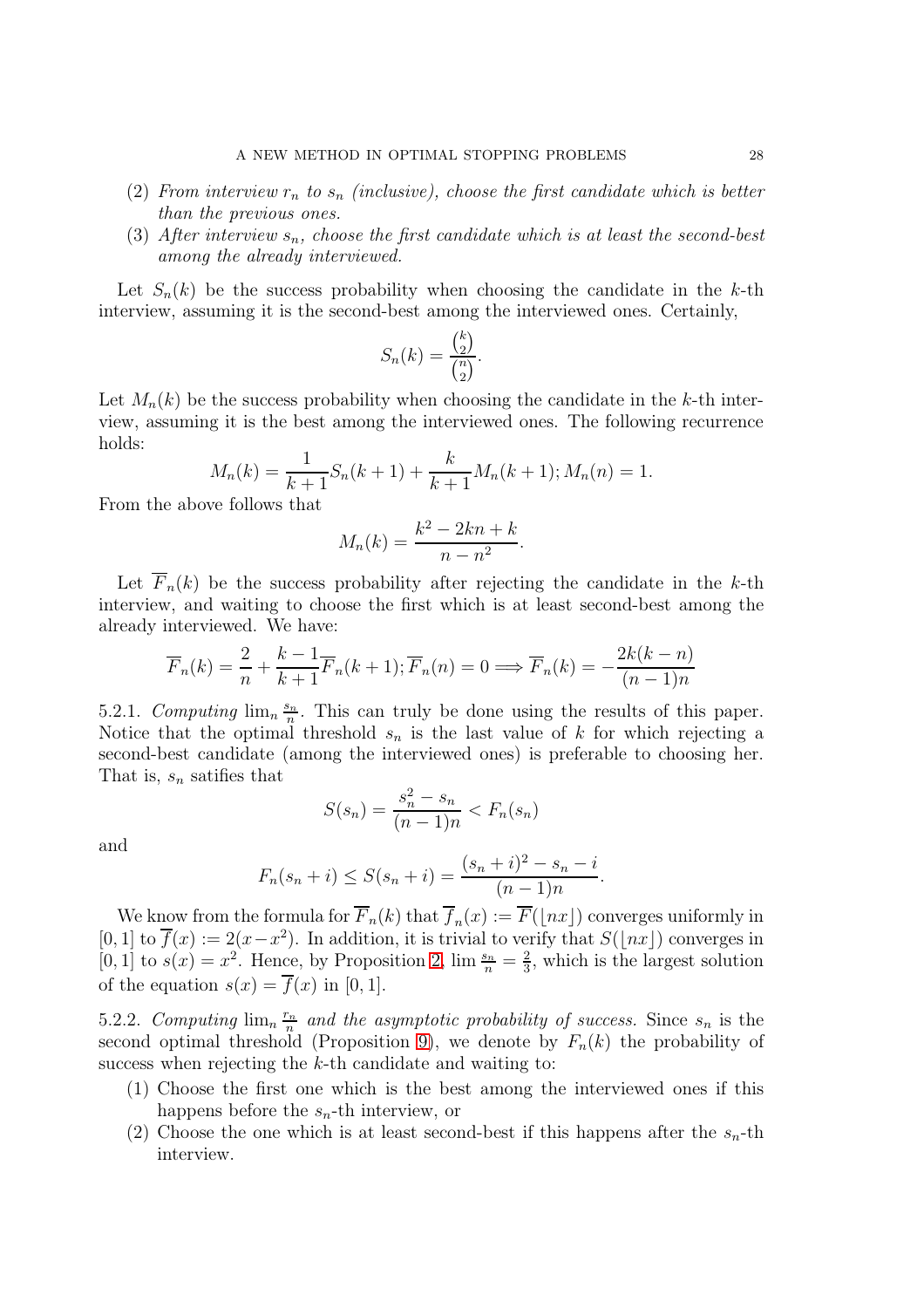Equivalently,  $F_n(k)$  represents the probability of success when using the first threshold, if  $k \leq s_n$ , and if  $k > s_n$ , then  $F_n(k)$  is the probability of success when rejecting the k-th candidate, waiting to choose one which is at least second-best afterwards (i.e.  $F_n(k) = \overline{F}_n(k)$  for  $k > r_n$ ). In other words,

$$
F_n(k) = \begin{cases} \frac{2}{n} + \frac{k-1}{k+1} F_n(k+1) & \text{if } k < s_n \\ \frac{M_n(k+1)}{k+1} + \frac{k}{k+1} F_n(k+1) & \text{if } s_n \le k < n \\ 0 & \text{if } k = n \end{cases}
$$

Now, either assuming the uniform convergence in [0, 1] of  $F_n(|nx|)$  to  $f(x)$ , or assuming some kind of generalization of Theorem [2,](#page-4-1) one would reason as follows. Consider the initial value problem

$$
y'(x) = \frac{y(x)}{x} + x - 2, \quad y\left(\frac{2}{3}\right) = \overline{f}\left(\frac{2}{3}\right) = \frac{4}{9}
$$

whose solution is

$$
f(x) = x^2 - 2x \log(x) - 2x \log\left(\frac{3}{2}\right).
$$

This, together with the previous computation for  $[4/9, 1]$  gives:

$$
f(x) = \begin{cases} x^2 - 2x\log(x) - 2x\log(\frac{3}{2}) & \text{if } 0 \le x \le \frac{2}{3} \\ -2(x^2 - x) & \text{if } \frac{2}{3} < x \le 1 \end{cases}
$$

The maximum of  $f(x)$  in [0, 1] is reached at  $\vartheta = -W\left(-\frac{2}{3e}\right)$  $(\frac{2}{3e}) = 0.34698160970757...,$ so that

$$
\lim \frac{r_n}{n} = \vartheta = -W\left(-\frac{2}{3e}\right) = 0.34698160970757\ldots,
$$

and

$$
\lim \mathbf{P}_n = f(\vartheta) = \vartheta(2 - \vartheta) = 0.57356698193989\dots
$$

An these values coincide with the solutions from [\[13\]](#page-29-0) and [\[15\]](#page-29-21).

# **REFERENCES**

- <span id="page-28-1"></span>[1] Bayon, L.; Fortuny, P.; Grau, J.M.; Oller-Marcén, A.M. and Ruiz, M.M. (2017) The Best-or-Worst and the Postdoc problems. Journal of Combinatorial Optimization 35(3), pp. 703–723.
- <span id="page-28-6"></span>[2] Bayon, L.; Fortuny, P.; Grau, J.M.; Oller-Marcén, A.M. and Ruiz, M.M. (2019) The Best-or-Worst and the Postdoc problems with random number of candidates. Journal of Combinatorial Optimization 38(1), pp. 86–110.
- <span id="page-28-2"></span>[3] Bayon, L.; Fortuny, P.; Grau, J.M.; Oller-Marcén, A.M. and Ruiz, M.M. (2022) The multireturning Secretary Problem. Discrete Applied Mathematics, to appear.
- <span id="page-28-7"></span><span id="page-28-3"></span>[4] Bruss F.T. (2000). Sum the Odds to One and Stop, Annals of Probability. 28, pp. 1384–1391.
- [5] Bartoszynski, R. and Govindarajulu, Z. (1978) The Secretary Problem with Interview Cost. Sankhya: The Indian Journal of Statistics, Series B (1960-2002). 40(1/2), pp. 11–28.
- <span id="page-28-4"></span>[6] Entwistle, H. N., Lustri, C. J. , Sofronov, G. Y. (2022). On Asymptotics of Optimal Stopping Times. Mathematics, 10(2), 194. https://arxiv.org/pdf/1904.02875.pdf
- <span id="page-28-5"></span>[7] Eriksson, K., Sjostrand, J., Strimling, P. (2007). Optimal expected rank in a two-sided secretary problem. Operations research, 55(5), 921–931.
- <span id="page-28-0"></span>[8] Ferguson, T.S. (1989) Who solved the secretary problem? Statistical Science, 4(3), pp. 282–296.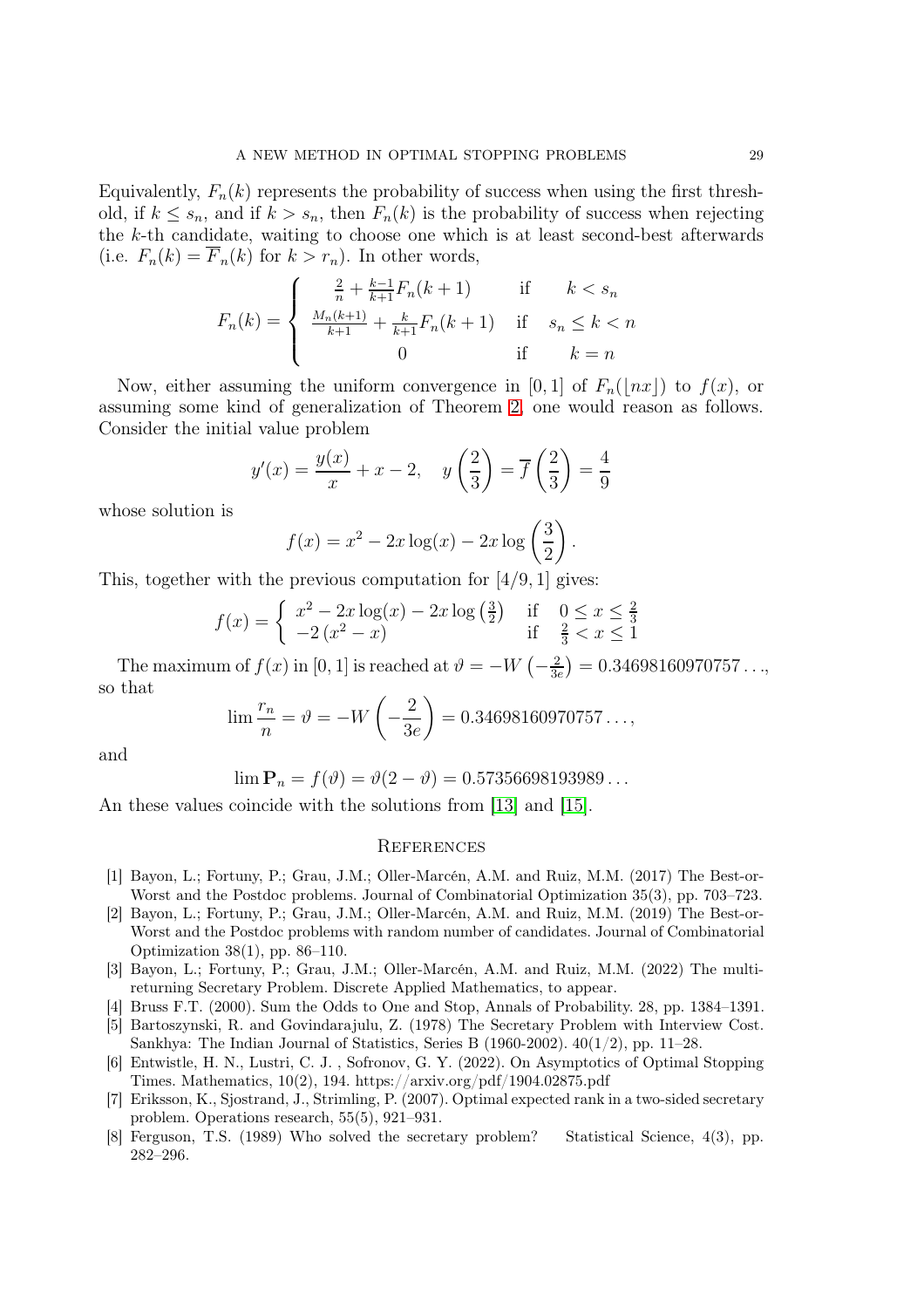- <span id="page-29-15"></span>[9] Ferguson, T.S.; Hardwick, J. P. and Tamaki, M. (1991). Maximizing the duration of owning a relatively best object. Contemporary Mathematics, Bruss, F. T., Ferguson, T. S. and Samuels, S. M. eds., 125, 37–58.
- <span id="page-29-14"></span>[10] Ferguson, T.S. (2008) Optimal Stopping and Applications. https://www.math.ucla.edu/ tom/Stopping/Contents.html
- <span id="page-29-3"></span>[11] Frank, A. Q., Samuels, S. M. (1980). On an optimal stopping problem of Gusein-Zade. Stochastic Processes and their Applications, 10(3), 299–311.
- <span id="page-29-4"></span>[12] Gianini, J., Samuels, S. M. (1976). The infinite secretary problem. The Annals of Probability, 4(3), pp. 418–432.
- <span id="page-29-2"></span><span id="page-29-0"></span>[13] Gilbert, J. and F. Mosteller. (1966) Recognizing the maximum of a sequence. J. Am. Statist. Assoc., 61, pp. 35–73.
- [14] Grau Ribas, J.M. (2018). A new look at the returning secretary problem. Journal of Combinatorial Optimization. 37(4), pp. 1216–1236.
- <span id="page-29-21"></span><span id="page-29-16"></span>[15] Gusein-Zade, S.M. (1966). The problem of choice and the optimal stopping rule for a sequence of independent trials. Theor. Prob. and Its Appl. 11, 472–476.
- <span id="page-29-1"></span>[16] Gnedin, A. V. (1981). A multicriteria problem of optimal stopping of a selection process. Automation and Remote Control. 42, pp. 981–986.
- [17] Lindley, D.V. (1961) Dynamic programming and decision theory. Journal of the Royal Statistical Society. Series C (Applied Statistics), 10(1), pp. 39-51.
- <span id="page-29-5"></span>[18] Lorenzen, T. J. (1979). Generalizing the secretary problem. Advances in Applied Probability, 11(2), 384–396.
- <span id="page-29-6"></span>[19] Mucci, A.G. (1973) Differential Equations and Optimal Choice Problems Ann. Statist. 1(1), pp. 104–113.
- <span id="page-29-17"></span><span id="page-29-7"></span>[20] Mucci, A.G. (1973) On a Class of Secretary Problems. The Annals of Probability. 1(3), pp. 417–427.
- [21] Presman, E.L. and Sonin, I.M. (1972) the best choice problem for a random number of objects. Theory Prob. Applic., 17, pp. 657–668.
- <span id="page-29-18"></span>[22] Rasmussen W.T. and H. Robbins H. (1975). The candidate problem with unknown population size. J. Appl. Prob. 12, 692–701.
- <span id="page-29-19"></span><span id="page-29-8"></span>[23] Rose, J. S. (1984). The secretary problem with a call option. Operations research letters, 3(5), 237–241.
- [24] Samuels, S. M. (1992). Secretary problems as a source of benchmark bounds. Lecture Notes-Monograph Series, 371–387.
- <span id="page-29-13"></span><span id="page-29-10"></span>[25] Smith, M.H. (1975). A secretary problem with uncertain employment, J. Appl. Prob. 12, 620- 624.
- <span id="page-29-9"></span>[26] Szajowski, K. (1982) Optimal choice problem of a-th object. *Matem. Stos.* 19:51–65.
- [27] Tamaki, M., Pearce, C. E., Szajowski, K. (1998). Multiple choice problems related to the duration of the secretary problem. 1068, 75–86.
- <span id="page-29-11"></span>[28] Vanderbei, R.J. (2021) The postdoc variant of the secretary problem Mathematica Applicanda. 49(1), pp. 3–13
- <span id="page-29-12"></span>[29] Vanderbei, R.J. (1983) The postdoc variant of the secretary problem (unpublished) *http://www.princeton.edu/*∼*[rvdb/tex/PostdocProblem/PostdocProb.pdf](http://www.princeton.edu/~rvdb/tex/PostdocProblem/PostdocProb.pdf)*.
- <span id="page-29-20"></span>[30] ZdzisÅ,aw PorosiÅ,ski, Marek Skarupski, Krzysztof Szajowski (2016) Duration problem: basic concept and some extensions. Mathematica Applicanda. 44(1), pp. 87–112.